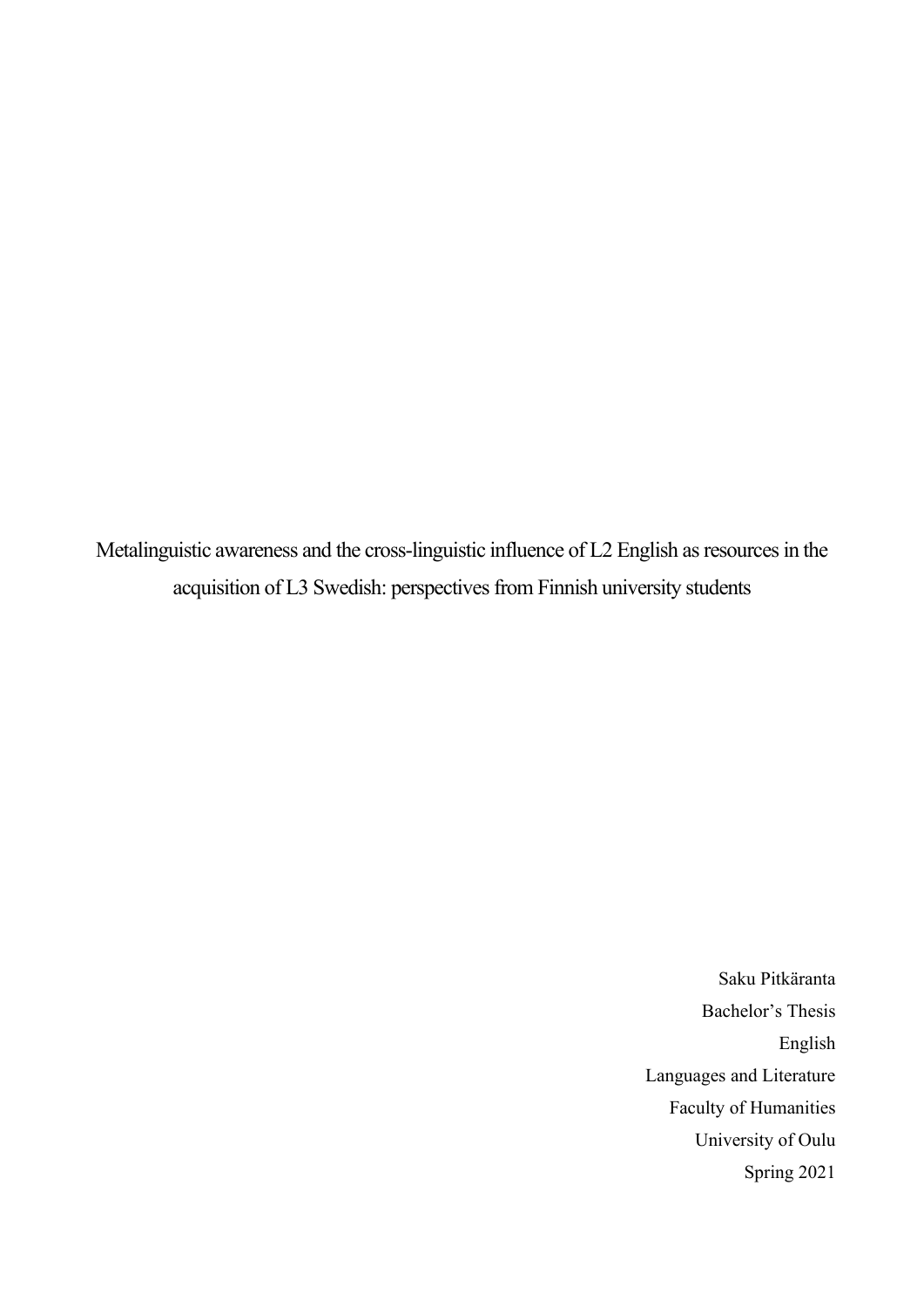#### **Abstract**

This thesis is concerned with *metalinguistic awareness* (MLA) and *cross-linguistic influence* (CLI) and how they could potentially be utilized by Finnish students in their acquisition of L3 Swedish. Metalinguistic awareness has been defined as the ability to think about language, while crosslinguistic influence refers to the way in which acquired languages affect one another. The research questions set for the study contemplated whether Finnish students could utilize their metalinguistic awareness of L2 English in their acquisition of L3 Swedish, and whether the cross-linguistic influence of L2 English has a positive or negative effect on the acquisition process. In this qualitative study, four university level students pursuing L3 Swedish participated in a semi-structured interview regarding their past and present language studies. They were first presented with general questions about their language studies, after which they were tasked with translating English and Swedish sentences as a way to activate their MLA and to enhance their recollection of cross-linguistic similarities. Finally, they were prompted to assess how L2 English has affected their acquisition of L3 Swedish and whether they had consciously utilized English in some manner during their TLA process. A thematic analysis of the interviews produced findings that would suggest that the participants had benefitted from their earlier L2 English competence in their acquisition of L3 Swedish. The participants had utilized their metalinguistic awareness of English to enhance their acquisition and production of Swedish. Additionally, the CLI of English had aided the acquisition of linguistic features that are similar to those used in Swedish, although some interference had also occurred. These instances of MLA and CLI were most notable in the earliest stages of the thirdlanguage acquisition (TLA) process, potentially warranting future research on individuals who are at an earlier stage of their TLA process.

#### **Tiivistelmä**

Tämä tutkielma käsittelee *metakielellistä tietoisuutta* ('*metalinguistic awareness'*), *kieltenvälistä vaikutusta* ('*cross-linguistic influence'*) ja niiden mahdollisia sovelluksia suomalaisopiskelijoiden ruotsin omaksumisessa. Metakielellinen tietoisuus on määritelty kyvyksi ajatella kieltä tietoisesti, kun taas kieltenvälinen vaikutus viittaa tapaan, jolla omaksutut kielet vaikuttavat toisiinsa. Tutkielmalle asetetut tutkimuskysymykset liittyivät suomalaisten ruotsinopiskelijoiden kykyyn hyödyntää metakielellistä tietoisuuttaan englannista heidän ruotsin omaksumisessaan sekä aiemmista englanninopinnoista aiheutuvaan positiiviseen ja negatiiviseen kieltenväliseen vaikutukseen. Kvalitatiiviseen tutkimukseen osallistuneita neljää yliopistotason ruotsinopiskelijaa haastateltiin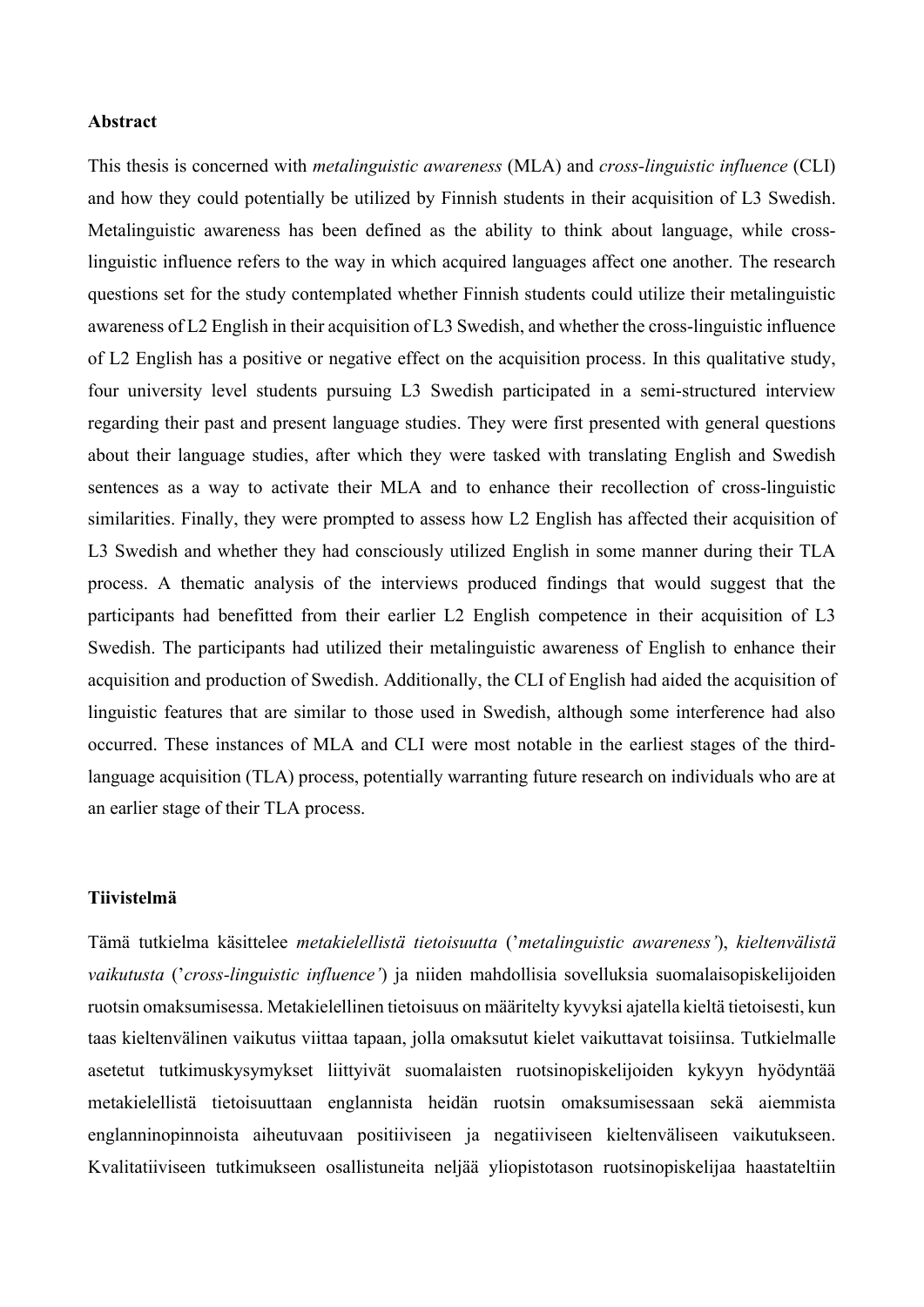heidän entisiin ja nykyisiin kieliopintoihinsa liittyen. Heille esitettiin ensin yleisiä kysymyksiä kieltenopiskelusta, jonka jälkeen he suorittivat englannin- ja ruotsinkielisiä käännöstehtäviä metakielellisen tietoisuuden aktivoimiseksi ja kieltenvälisten samankaltaisuuksien muistamisen parantamiseksi. Lopuksi heitä pyydettiin arvioimaan miten englanti toisena kielenä on vaikuttanut ruotsin omaksumiseen kolmantena kielenä ja miten he ovat mahdollisesti hyödyntäneet englantia tietoisesti ruotsinopinnoissaan. Haastatteluista tuotetun temaattisen analyysin tulokset implikoivat, että haastateltavat olivat hyötyneet aiemmista englannin opinnoistaan ruotsin omaksumisessa. Haastateltavat olivat hyödyntäneet metakielellistä tietoisuuttaan englannista parantaakseen ruotsin omaksumista ja tuottamista. Tämän lisäksi englanti oli auttanut haastateltavia omaksumaan ruotsin kielestä englannin kielen kaltaisia ominaisuuksia kieltenvälisen vaikutuksen kautta, vaikkakin myös interferenssiä oli ilmennyt. Metakielellinen tietoisuus ja kieltenvälinen vaikutus vaikuttivat ruotsin omaksumiseen eritoten kielenomaksumisen varhaisimmissa vaiheissa, joten aiheeseen liittyviä jatkotutkimuksia voisi mahdollisesti kohdistaa varhaisemman vaiheen kielenoppijoihin.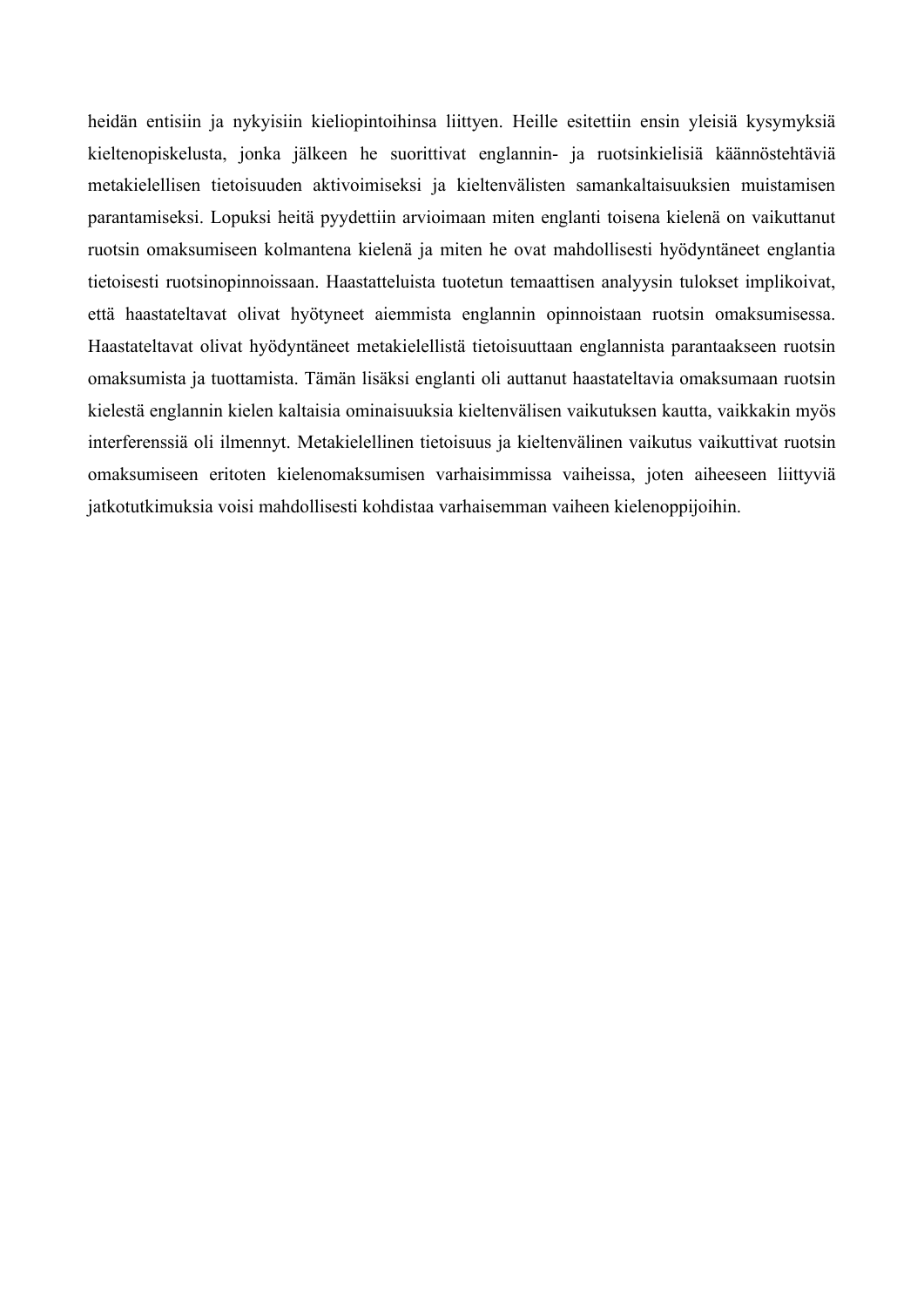# Table of Contents

| 1. |  |
|----|--|
| 2. |  |
|    |  |
|    |  |
|    |  |
|    |  |
|    |  |
|    |  |
|    |  |
|    |  |
|    |  |
|    |  |
|    |  |
|    |  |
|    |  |
|    |  |
|    |  |
|    |  |
|    |  |
|    |  |
|    |  |
|    |  |
|    |  |
|    |  |
|    |  |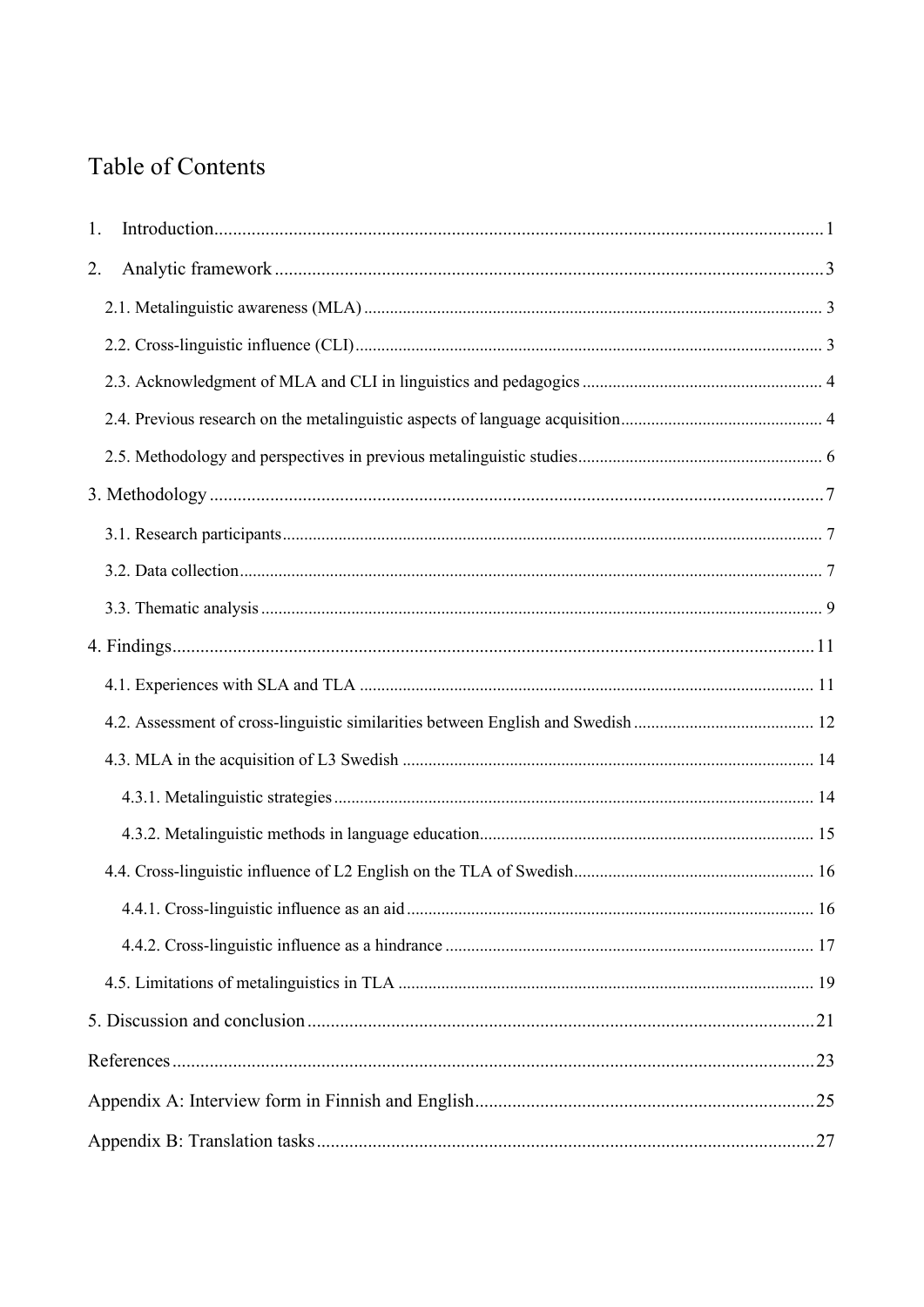## <span id="page-4-0"></span>1. Introduction

Finnish students are typically acquainted with at least two languages other than Finnish. English is usually learned as the first foreign language in Finnish schools, making it the *second language* (L2) of the individual learner. The other language is Swedish, one of the two national languages of Finland, which is typically acquired after L2 English as the *third language* (L3). In linguistic terms, these two languages could also be identified as the *secondary* and *tertiary* languages of the individual learner. In addition to these two languages, some students might also choose to pursue to learn additional tertiary languages, such as German or Spanish.

Finnish students typically display great competence and interest in English, which enjoys a status as a global *lingua franca*. Conversely, motivation towards studying Swedish is much more limited; for instance, YLE reported in 2018 that more than half of the upper secondary school graduates chose not to take the matriculation exam in Swedish in the spring of 2017 (Kosonen, 2018). Despite this, there have been plans to reinstate the mandatory status of Swedish in the Finnish upper secondary school curriculum. With this in mind, it might be appropriate begin considering ways to enhance the education of L3 Swedish in Finland.

When considering the high English competence of Finnish students, a question arises: could Finnish learners of L2 English somehow make use of their English competence when learning L3 Swedish? After all, English and Swedish are both Germanic languages that share various lexical and morphosyntactic similarities, such as the use of definite/indefinite articles and a broad selection of prepositions. These features are in stark contrast to Finnish which, as a Finno-Ugric language, utilizes vastly different morphosyntactic systems. Based on studies regarding second language acquisition (SLA) and third language acquisition (TLA), previously acquired languages will typically affect the acquisition of subsequent languages through *cross-linguistic influence* (CLI), which can lead to both positive and negative effects on the acquisition process. In this sense, earlier experiences with L2 English could aid the acquisition of L3 Swedish. Furthermore, the acquisition of a foreign language will typically lead to an enhanced ability to perceive languages as systems that can be compared and analyzed, an ability which is commonly referred to as *metalinguistic awareness* (MLA). An awareness of this kind would allow the learner to make conscious comparisons and reflections upon their learned languages and the target language, thus allowing the learner to utilize their earlier linguistic experiences in their language acquisition and to derive positive CLI from their priorly learned languages. Enhancing this awareness among Finnish students could lead to improved acquisition of tertiary languages.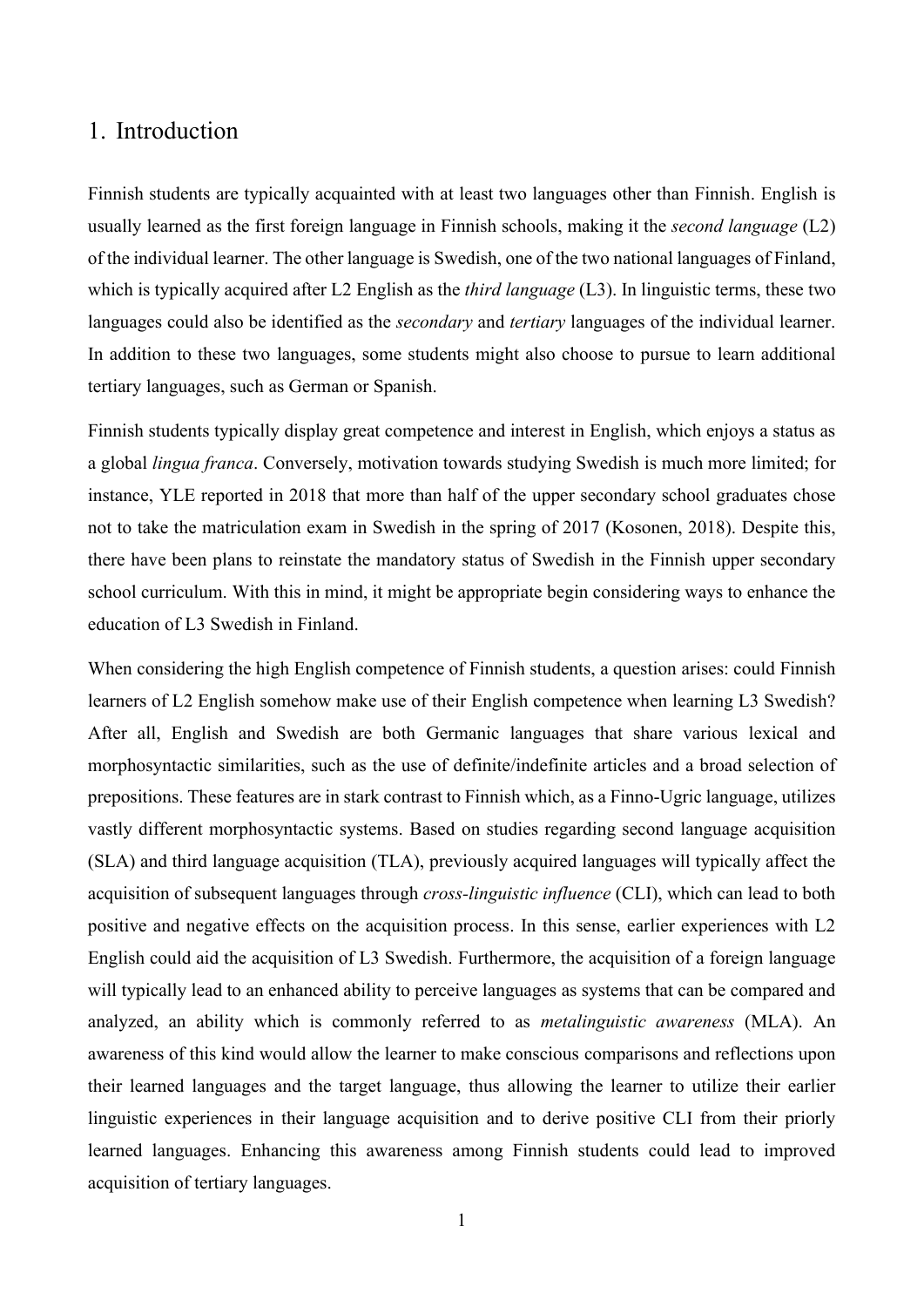The pedagogical potential of MLA and CLI forms the rationale for this qualitative study: metalinguistic awareness could prove to be a valuable resource in Finnish language education, which is why studies on MLA and CLI from a Finnish perspective are necessary. The current study aims to research the effects of L2 English on the acquisition of L3 Swedish with a focus on metalinguistic awareness and cross-linguistic influence while exploring the following research questions:

1. Do university language students consider English and Swedish to be cross-linguistically similar? If so, has it helped or hindered their TLA of Swedish?

2. Have university language students utilized their metalinguistic awareness of L2 English in their TLA of Swedish? If so, how?

3. How has the cross-linguistic influence of L2 English affected the TLA of Swedish among the participating students?

In the current study, four university students pursuing L3 Swedish were interviewed in order to assess how expert language learners experience the studied phenomena. The study is presented in this thesis, which begins with an exploration of the analytic framework in section 2. Section 3 details the materials and analysis process of the current study, while the findings of the study are presented in section 4. Finally, section 5 discusses the findings and their implications while assessing the successfulness and limitations of the current study.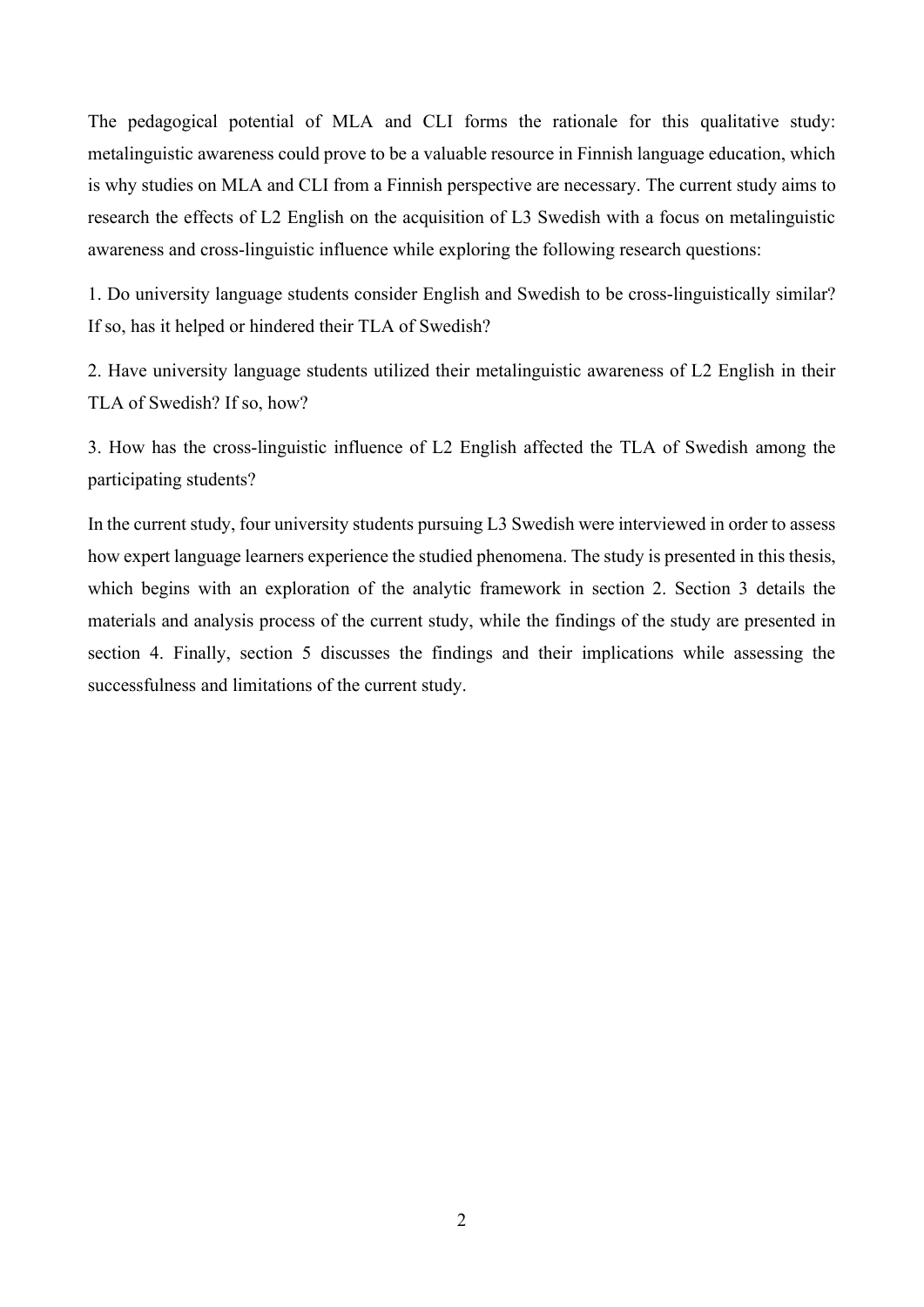## <span id="page-6-0"></span>2. Analytic framework

The following section introduces the central concepts of the current study. The first subsection (2.1.) defines the concepts of metalinguistic awareness and cross-linguistic influence and discusses their acknowledgment in linguistics and pedagogics. The second subsection (2.2.) briefly reviews previous studies on MLA and CLI and discusses how their methods and findings have influenced the design of the current study.

#### <span id="page-6-1"></span>**2.1. Metalinguistic awareness (MLA)**

Metalinguistic awareness (MLA) is a concept within the wider field of language awareness. Gass (1983, as cited in Angelovska, 2018) defined MLA as "the ability to think about language" (p. 136). Huang (2018) used a similar definition, characterizing MLA as "the understanding that language is a system which can be analyzed" (p. 331). The exact definition of MLA varies slightly between researchers, but it could be summarized as the ability to understand language at a structural level. It also relates to the ability to make a conscious reflection upon the differences and similarities between languages, which was identified as a subtype of MLA by Angelovska (2018), who asserted that this type of MLA "gives L3 learners the possibility to exploit all available prior language resources" (p. 138). Angelovska (2018) referred to this subtype of metalinguistic awareness as *cross-linguistic awareness*. This subtype is relevant to the current study; however, for the sake of clarity, this subtype is referred to as metalinguistic awareness in this thesis.

### <span id="page-6-2"></span>**2.2. Cross-linguistic influence (CLI)**

Languages are not acquired in isolation from one another, but rather through a multilingual process that provokes a certain level of interplay between the previously acquired languages and the target language. According to Angelovska (2018), the acquired languages influence one another through *cross-linguistic influence* (CLI), which can affect the production and acquisition of the language. Ideally, CLI can act as an aid in the acquisition process by helping the learner to better understand the systems and features of their target language, leading to enhanced acquisition and production; however, instances of negative transfer and interference are just as possible (Angelovska, 2018). The process of third language acquisition may thus become influenced by the L1 and the L2 of the learner. This phenomenon is explored in the current study, which is concerned with the cross-linguistic influence between L2 English and L3 Swedish.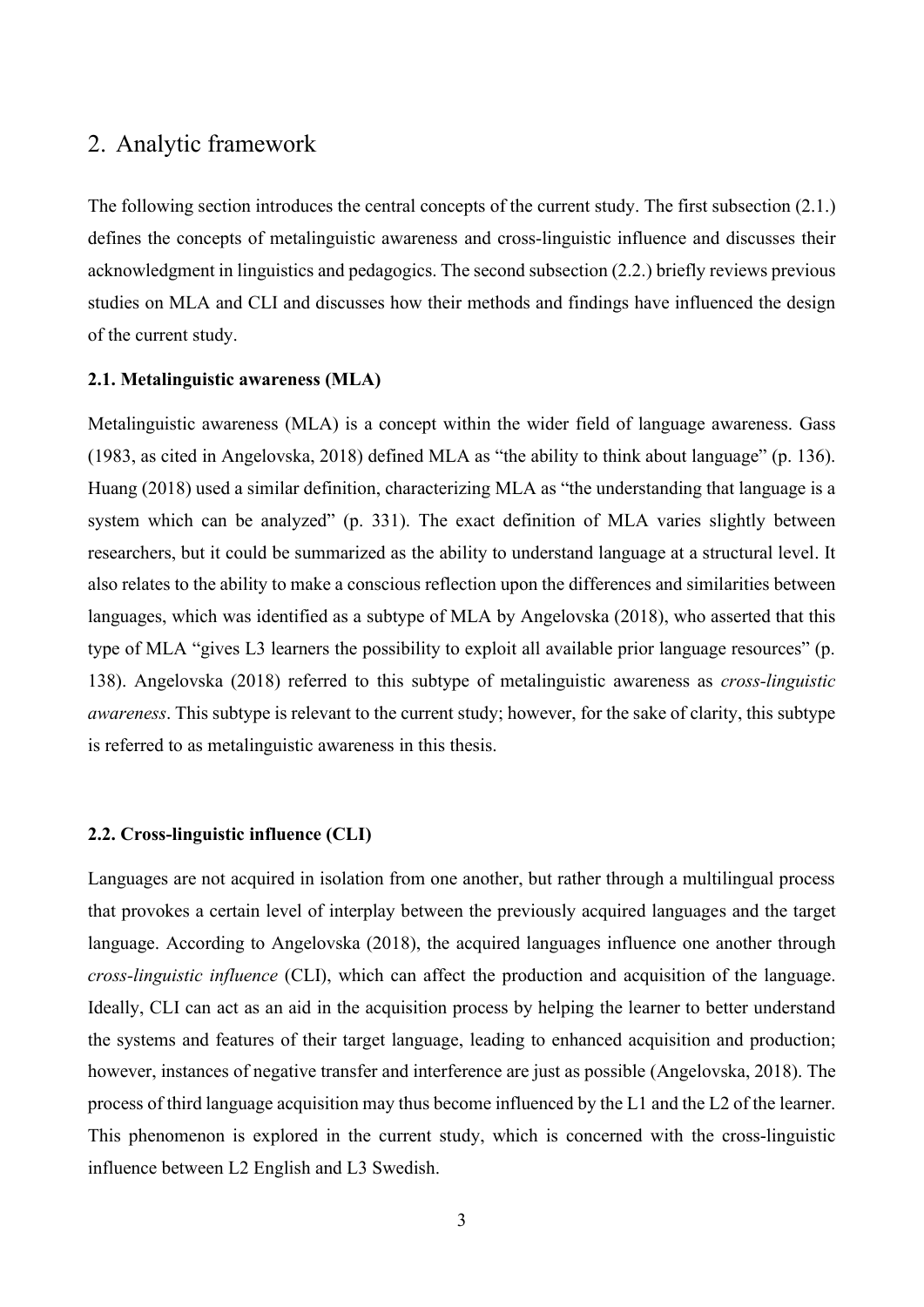### <span id="page-7-0"></span>**2.3. Acknowledgment of MLA and CLI in linguistics and pedagogics**

Prior linguistic competence has not always been viewed as having a positive influence on the acquisition of subsequent languages. According to Cenoz (2003), bilingualism was commonly seen as a cognitive hindrance to language acquisition prior to the 1960's, which is when the benefits of bilingualism became more acknowledged in the field of linguistics. Contemporary linguists have a much more positive view on prior linguistic competence when it comes to the acquisition of subsequent languages. In fact, the results of a neurological study by Grey et al. (2018) suggested that there is a concrete, physiological basis for the enhanced language processing of bilingual learners: a review of event-related potentials (ERPs) revealed that bilinguals displayed "ERP patterns for an additional language that are more similar to those of native speakers of languages" (p. 970). Others, such as Jessner (1999), have argued that metalinguistic awareness should be utilized as a resource in multilingual language education and that "prior language knowledge should be reactivated in the classroom" (p. 206). The benefits of bilingualism on the acquisition of subsequent languages have thus been acknowledged and underlined in contemporary linguistic research.

### <span id="page-7-1"></span>**2.4. Previous research on the metalinguistic aspects of language acquisition**

A wealth of studies have been conducted on the effects of prior linguistic competence on the acquisition of a foreign language, though a majority of the existing studies focus on the acquisition of a second language rather than on the acquisition of tertiary languages. The effects of bilingualism on the learning of an L3 were recognized by Jessner (1999), who underlined the metalinguistic differences between second and third language acquisition and the fact that students are able to make use of conscious reflection on prior learning strategies used during their SLA to enhance their TLA process. This notion has a prominent role in the cumulative-enhancement model for language acquisition, as presented by Flynn et al. (2004), which aims to explain the effects of SLA on the acquisition of additional languages. The model in question suggests that the characteristics of the L1 are not the only factor when it comes to the acquisition of subsequent languages, but rather that all previously acquired languages have an effect on the learning process. The model also proposes that having learned an L2 will have either a neutral or positive effect on the acquisition of subsequent languages.

Several studies, conducted in a variety of linguistic contexts, have produced results that are supportive of the cumulative-enhancement model as presented by Flynn et al. (2004). Such results were displayed in a longitudinal study by Haenni Hoti et al. (2011), which concerned the acquisition of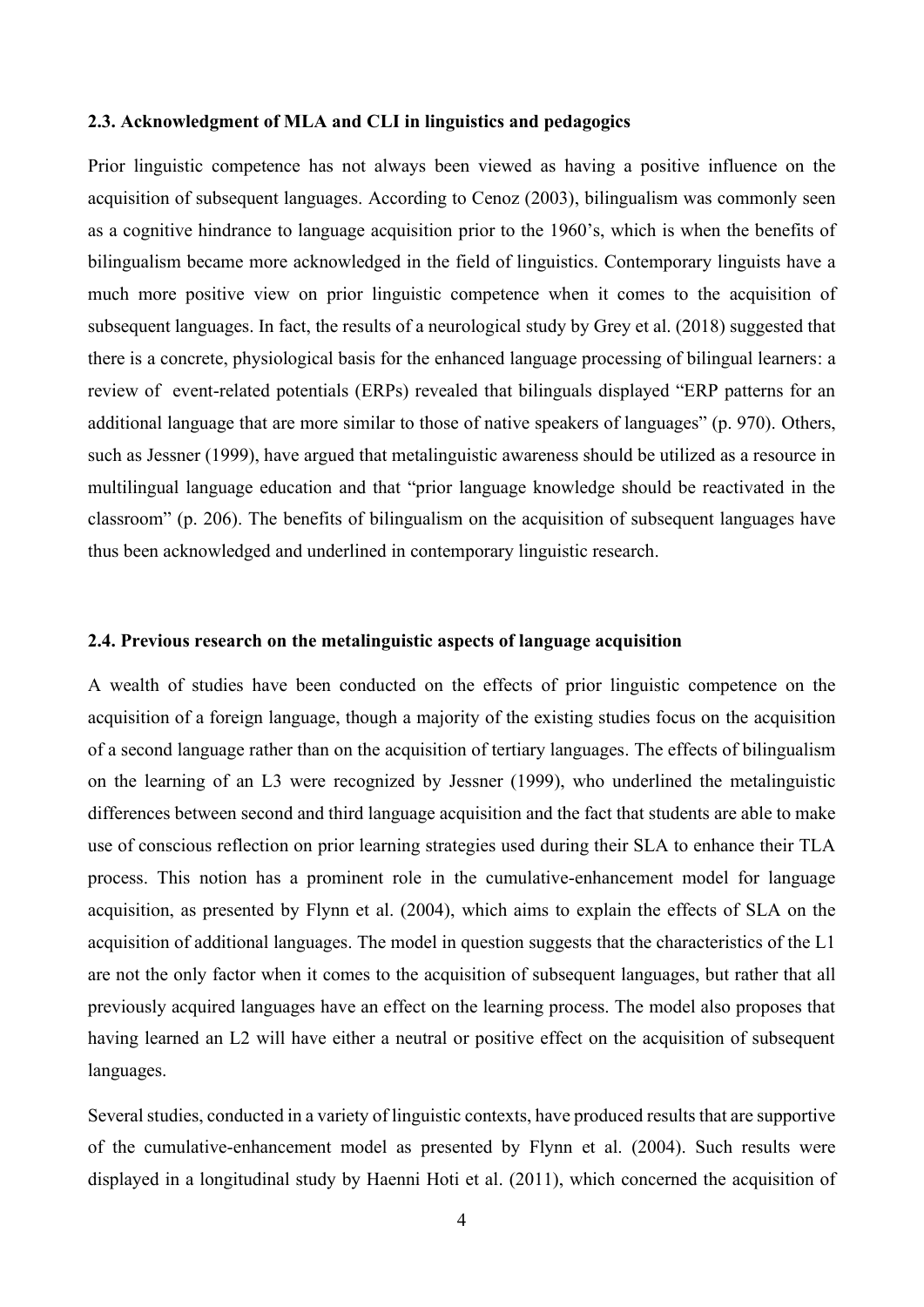French as a foreign language by German-speaking students; students who had studied English as a foreign language displayed higher reading and listening competence in French than the students who had no previous experiences in studying a foreign language. A recent study by Arıbaş and Cele (2021) found that L1 Turkish students with German as an L2 and English as an L3 displayed an improved acquisition of English articles when compared to students with L1 Turkish/L2 English. These studies suggest that bilingual learners of a tertiary language have an advantage over monolingual learners, possibly owing to enhanced MLA.

Schepens et al. (2016) argued that not all bilinguals have an equal advantage when it comes to TLA. The results of their study would suggest that cross-linguistic differences between the prior learned languages and the target language correlate with reduced levels of acquisition; this may be related to a lack of positive CLI between the prior languages and the target language. Despite this, the researchers noted that the results of the study are not contradictory to the cumulative-enhancement model since having acquired an L2 before learning an L3 seemed to have "either neutral or positive" effect on the acquisition of the L3 (Schepens et al., 2016, p. 247). On the other hand, Huang (2018) suggested that morphosyntactic differences between the learned languages may actually benefit the learner in their acquisition process, since said differences can help to activate the metalinguistic awareness of the learner. In light of these studies, it is difficult to conclude whether it is better for the acquired foreign languages and the target language to be similar or different. Nonetheless, all of the studies point to the same conclusion: having learned a foreign language is likely to have a positive effect on the acquisition of subsequent languages.

The metalinguistic aspects of language learning have been acknowledged and researched within the Finnish context as well. Ringbom (1987), who reviewed research on the effects of L1 on the learning of English among Finnish-speaking and Swedish-speaking Finns, underlined the significance of cross-linguistic influence on language acquisition. His understanding of the L1 as a major factor in the acquisition of subsequent languages seems to reflect the findings made by Schepens et al. (2016) nearly three decades later. More recently, a study on the language awareness of Finnish student language teachers was conducted by Nupponen et al. (2019), which underlined the importance of language awareness and multilingual consideration in the education and training of language teachers in Finland.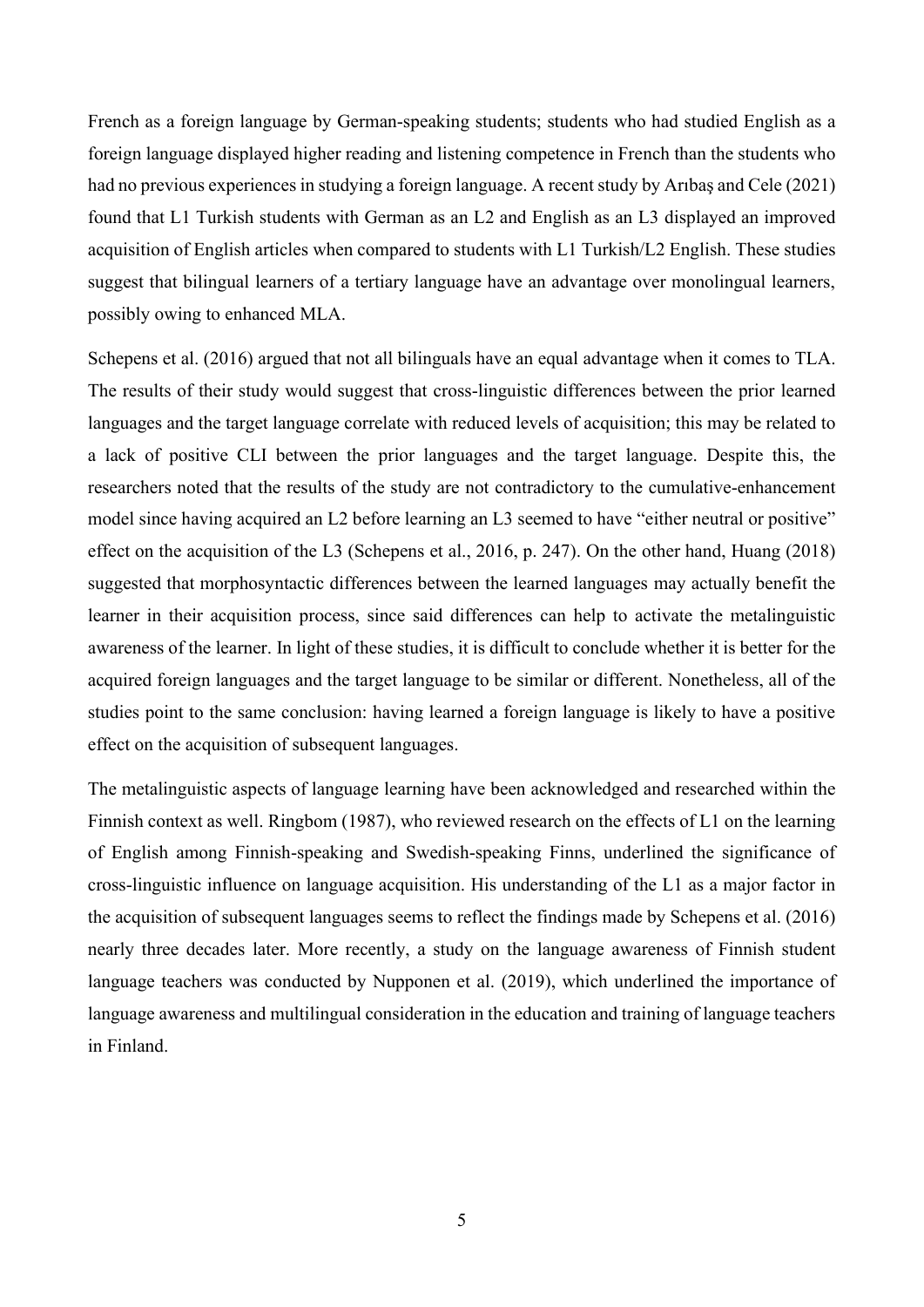### <span id="page-9-0"></span>**2.5. Methodology and perspectives in previous metalinguistic studies**

As is apparent from the section above, the metalinguistic aspects of language learning have interested linguists greatly in the past decades. Although they have been studied with differing perspectives and focuses, a major focus within the topic has always been *proficiency*, or how previous linguistic competence affects the acquisition and production of a foreign language. In a wide-ranging review of studies pertaining to the relationship between bilingualism and third language acquisition, Cenoz (2003) made a distinction between studies that focus on general proficiency and studies that are more interested in specific forms of proficiency. The previously mentioned study by Arıbaş and Cele (2021), which focused on the acquisition of English articles, would fit the characteristics of a study on specific proficiency within Cenoz' (2003) categorization. On the other hand, the longitudinal study by Haenni Hoti et al. (2011) could be considered more general in nature, since the focus was on listening and reading skills rather than some specific aspect of L3 proficiency.

Studies that focus on proficiency and the metalinguistic abilities of the participants often utilize linguistic tasks. One such study was the qualitative study by Angelovska (2018), which was primarily concerned with metalinguistic reflections. The participants were first assigned with producing a short text with their L3, after which instances of cross-linguistic influence were identified from the produced texts. Afterwards, these instances of CLI were discussed with the participants in a semistructured language reflection session. A task better suited for quantitative data collection was utilized by Arıbaş and Cele (2021): their participants were presented with a series of English dialogues from which articles had been omitted. The task, which the researchers referred to as a "forced-choice elicitation task", was to then select the correct article from the predefined options based on the context of the dialogue. Huang (2018) utilized slightly different type of task in his study of L3-acquisition. The participants, who had Chinese as an L1 and English/Southern Min as L2, were presented with grammatical tasks in a language previously unknown to the participants: Japanese. This research setting, where all participants have a controlled amount of instruction and previous experience with the L3, is an intriguing application that may produce more information about the effects that characteristics of previous languages have on the acquisition of subsequent languages.

Some of the aforementioned methods and approaches are utilized in the current study. Perhaps the most notable inspiration came from Angelovska's (2018) research design, which involved the use of semi-structured interviews and activation of the L3 for data collection and qualitative coding for data analysis. Linguistic tasks are also utilized in the data collection of the current study, although they are different from the ones used by Huang (2018) as well as Arıbaş and Cele (2021).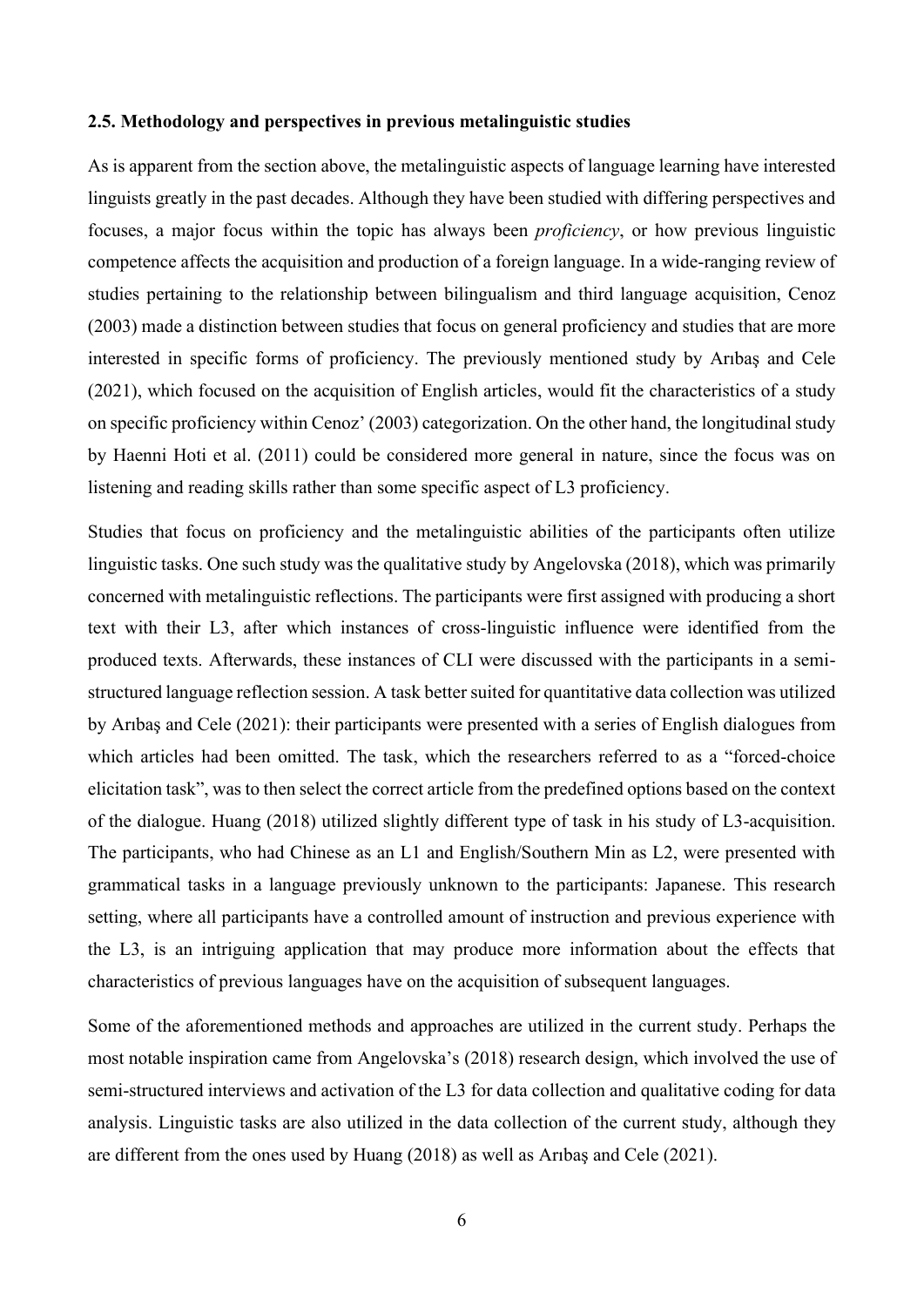## <span id="page-10-0"></span>3. Methodology

This section describes the methods and materials that have been employed in the current study. The research participants are discussed in the first subsection (3.1.), while the second subsection (3.2.) details the data collection process. The third and final subsection (3.3.) discusses thematic analysis and its application in the current study.

## <span id="page-10-1"></span>**3.1. Research participants**

Four students pursuing Swedish at university level participated in the current study. University students were chosen as participants due to their relative accessibility and high level of linguistic experience, which was hypothesized to be sufficient for accurately describing experiences with language acquisition. The participants will henceforth be referred to by the arbitrarily chosen pseudonyms Anne, Matt, George and Hannah to protect their privacy. The four participants were presented with a privacy notice and necessary information about the study (topic, methods, data management), after which they were asked to sign an official consent form before the interviews took place. They were aware that the study has to do with studying English and Swedish, but the concepts of MLA and CLI were not discussed or explained to them prior to the interviews, as the intention of the current study was to have the participants recall their experiences in their own words.

This rather small sample is sufficient for a qualitative case study, but due to the limited size of the sample, the results may not be extrapolated to the general population of Finnish university students. The relative representativeness of the data is increased by the differing linguistic backgrounds that the participants had: two of the participants studied Swedish as a major with English as their minor, while the other two studied Swedish as a minor with English and Finnish as their majors. Furthermore, all of the participants had prior experiences with additional tertiary languages, such as French, Japanese and Chinese. Their differing backgrounds and experiences with language learning provided depth to the data.

### <span id="page-10-2"></span>**3.2. Data collection**

Qualitative, remote interviews were used to collect the data for the current study. A semi-structured interview with predefined questions was selected as the data collection method due to the nature of the subject matter. It was hypothesized that a concept such as MLA would be difficult to study through questionnaires and other methods that limit the output of the participants, which is why the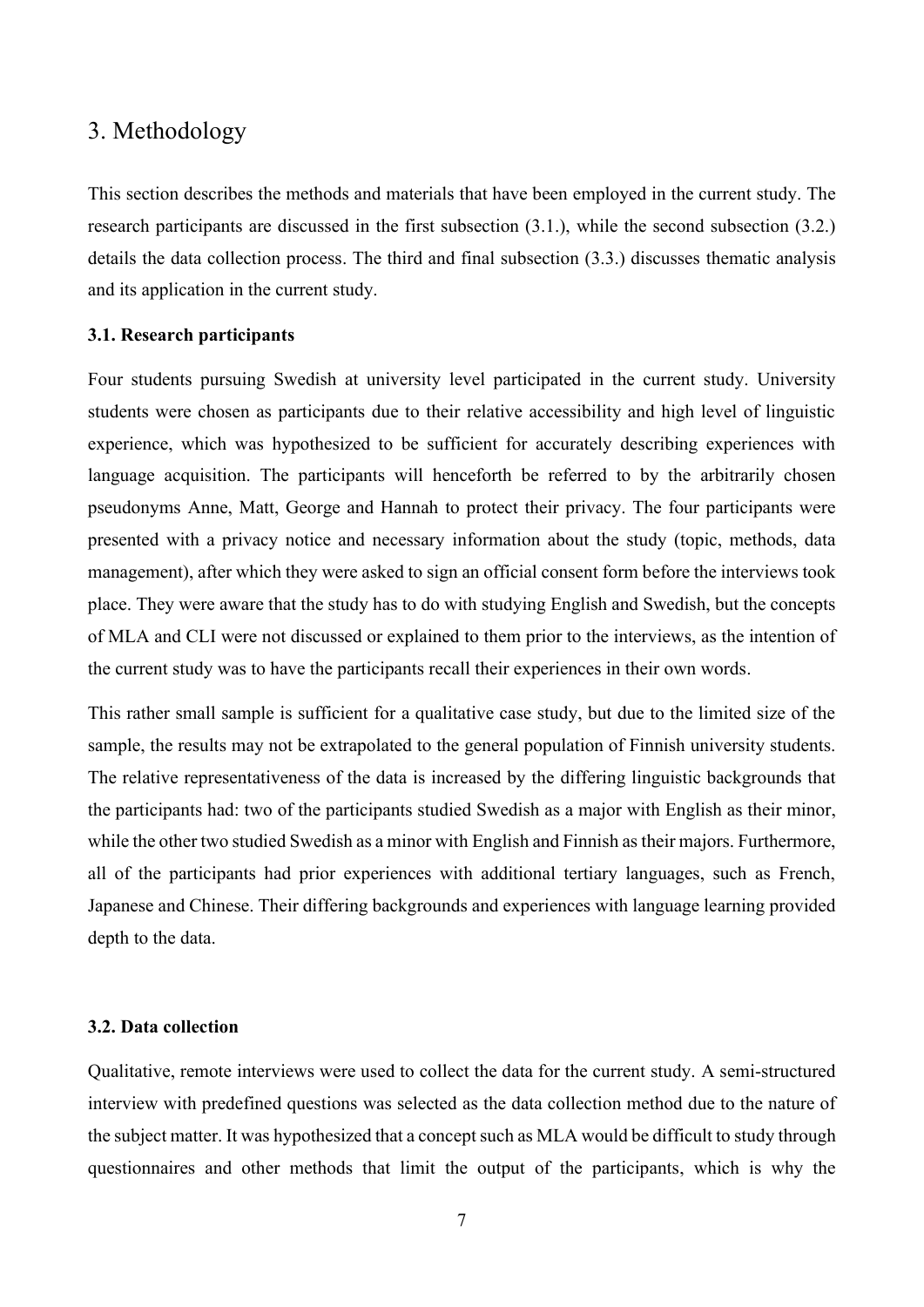participants were interviewed qualitatively in a manner that allowed them to verbalize their experiences in their own words. The interview form is included as an appendix to this thesis, both in Finnish and in English (Appendix A).

The interviews, which were conducted in March 2021 via Zoom, were video-recorded. They lasted between 20 and 30 minutes and were held entirely in Finnish. The interview consisted of three separate sections. In the first section, the participants were presented with general, semi-open questions regarding their language studies at the university. The participants were asked to recall the languages that they have studied and to identify which of them were the easiest and hardest to learn. They were also asked to identify any possible differences between their learning strategies and manners of acquisition with different languages.

The second section of the interview consisted of translation tasks. The participants were presented with simple translation tasks between Swedish and English, both from SWE to EN and EN to SWE, that involved the use of structures that have similar functions in both languages: these tasks are attached to this thesis as an appendix (Appendix B). For instance, one of the tasks had the participant translating the English sentence 'There are no cars on the road. The road is empty'. The sentence, though simple in terms of lexicon, requires the participant to identify certain linguistic aspects of the source text in order to produce an accurate translation. Most notably, both definite ('the road' – *vägen*) and indefinite ('cars' – *bilar*) forms for nouns are present in the sentence, and an existential verb structure is placed in the beginning of the source sentence ('There are'). To successfully identify these structures and to carry them over in translation between the two languages would indicate that the participant is aware of these systems that do not appear in Finnish, their native language. The participants were asked to motivate various aspects of their translations – such as word order, definiteness/indefiniteness and the use of pronouns – to give them a chance to verbalize their metalinguistic awareness.

The translation tasks were designed to involve the usage of the following morphosyntactic features that could be considered to be cross-linguistically similar between English and Swedish:

- Definite and indefinite forms for nouns (*en katt, katten*; a cat, the cat)
- Conditional structures (*Jag skulle ha gått* I would have gone)
- Auxiliary verbs (*Jag har/hade varit där* I have/had been there)
- Reflexive pronouns (*Jag/mig* I/me)
- Prepositions (*Inom, på, utan* Inside (of), on, without)
- Existential phrase (*Det finns* There are)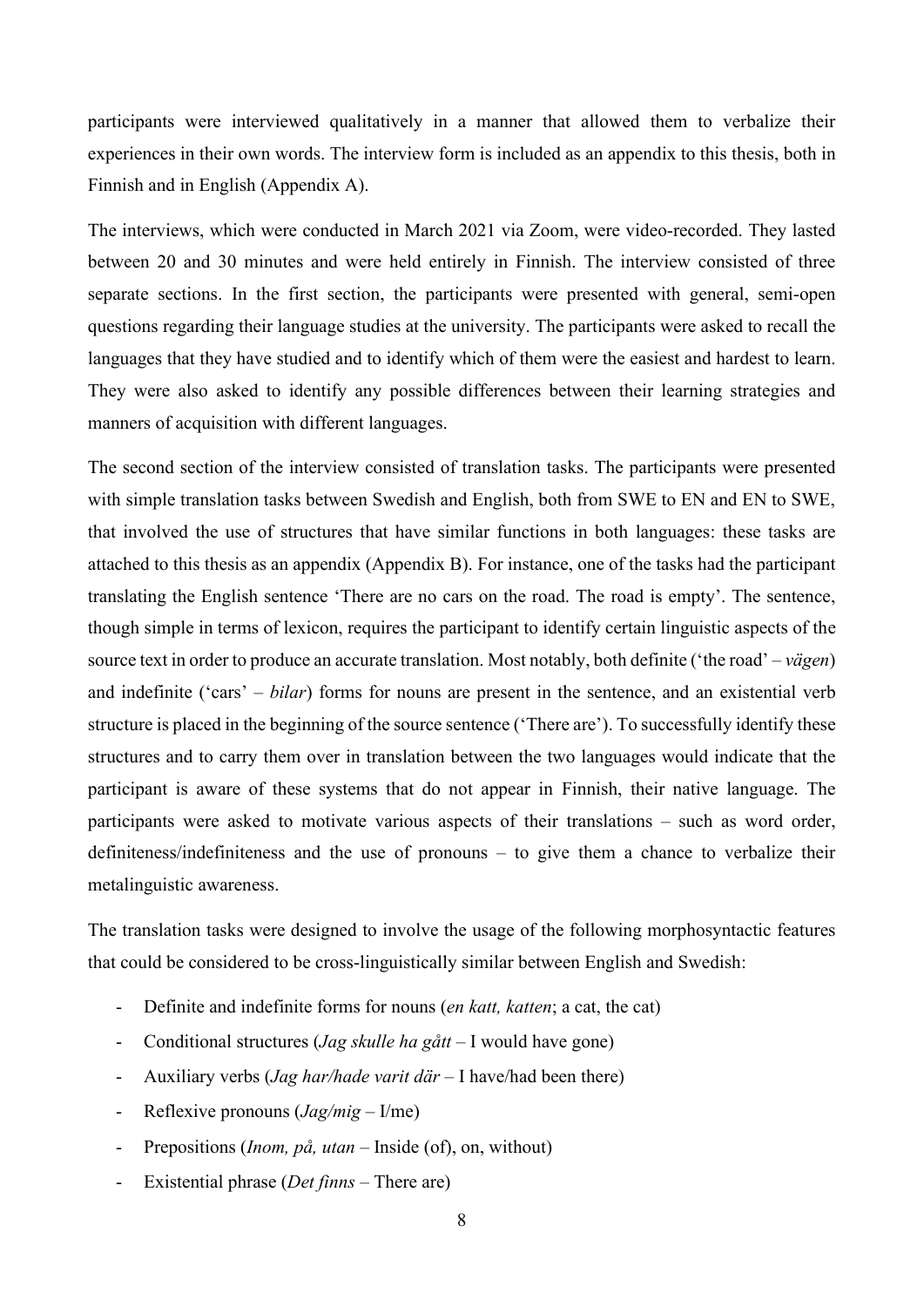- Impersonal subject (*Det regnar* – It is raining)

The purpose of these translation tasks was to activate the metalinguistic awareness of the participants by having them simultaneously utilize their L2 and L3. It also served as a warmup to the third section of the interview, where past experiences with MLA and CLI were discussed with the participants.

The final section of the interview consisted of semi-open questions relating to the participant's own perceptions on cross-linguistic similarities and the influence that L2 English has had on the acquisition of L3 Swedish. The participants were asked to weigh the similarities and differences between English and Swedish and to recall instances where cross-linguistic influence had affected their acquisition in some manner during their TLA process, or where they had utilized some form of MLA to enhance their acquisition. The interview questions in this section were designed to be rather open and to incite the participant to personally reflect upon their metalinguistic abilities and instances of positive and negative CLI. The concepts of MLA or CLI were not outright mentioned in the questions, but the questions were designed to produce answers that relate to the concepts. For instance, the interview question "*Have you ever compared English and Swedish to one another?*" is quite concrete and producing an answer to it would not require the participant to be familiar with metalinguistic concepts even though the question itself is directly related to an application of MLA. The same questions were discussed with all of the participants, either directly or indirectly; for instance, if the interviewee answered two of the intended questions at once, the other question would not be introduced separately.

#### <span id="page-12-0"></span>**3.3. Thematic analysis**

The current study employs *thematic analysis* as the primary method of data analysis. Thematic analysis involves the creation of *codes* and *themes*, which are used to identify and express the researched phenomena from within the research data (Nowell et al., 2017). Nowell et al. (2017) describe thematic analysis as "a qualitative research method that can be widely used across a range of epistemologies and research questions" (p. 13) and "a method for identifying, analyzing, organizing, describing, and reporting themes found within a data set" (p. 13). The 6-phase approach to qualitative thematic analysis, as presented by Nowell et al. (2017), is utilized for the purposes of the current study.

In order to produce representative and accurate codes, the researcher needs to have a comprehensive idea of the information that their data expresses (Nowell et al., 2017). In the current study, the analysis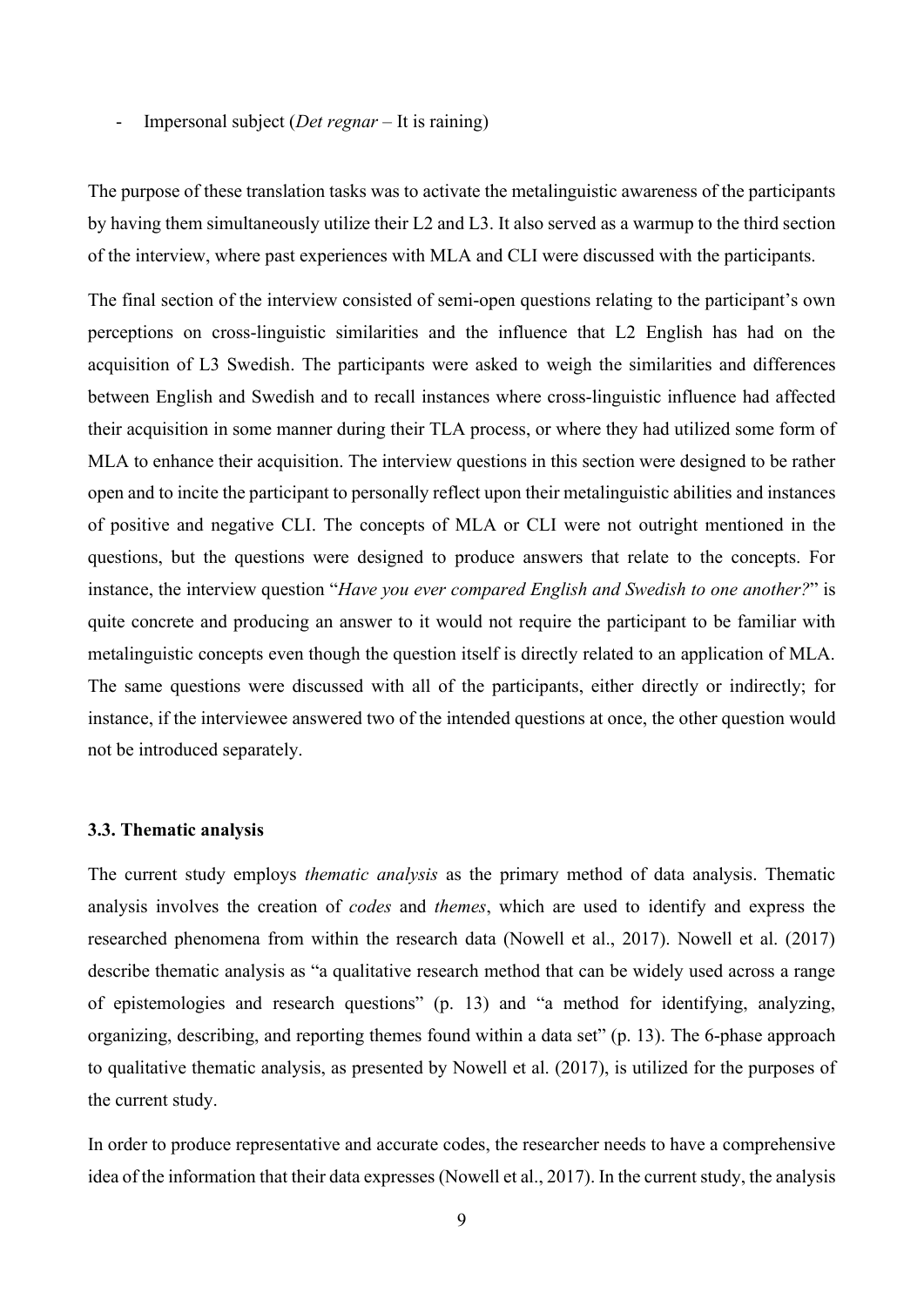process was begun by transcribing the raw data from the interviews, with an emphasis on content rather than form: utterances that bore no significance to the current study – such as hesitation markers, dialectal terms and repetition – were omitted or edited to make the transcriptions more coherent and easier to analyze. The transcription process helped to understand the details and nuances of each individual interview.

Once the researcher is properly acquainted with their data, they may begin to assign sections of the data with *codes* that identify ideas, expressions and occurrences that are relevant to the research topic. Nowell et al. (2017) describe coding as "the development of ideas about what is going on in the data" (p. 6). In the current study, the interview transcriptions were reviewed and coded one by one in order to identify sections of interest. In practice, the codes were generated as concise yet representative phrases, which were highlighted in different colors in order to ease the generation of themes. For instance, green was used for codes that represent an aid or a resource, while red was related to hindrances and constraints. This highlighting formed a basis for the thematic framework and helped greatly in the creation of the initial themes.

When it comes to forming codes and themes, Nowell et al. (2017) describe two potential approaches: inductive and deductive analysis. An inductive analysis derives its implications primarily from the data, and the researcher forms their thematic framework based on the emerging features of the research data. Conversely, the thematic framework of a deductive analysis is based on prior research and theories, and the research data is analyzed with this prior information in mind. Both approaches are applicable in thematic analysis as long a consistent approach is utilized across the entire dataset (Nowell et al., 2017). Since the intention of the current study was to research the metalinguistic awareness and cross-linguistic experiences of the participants, it was acknowledged from the beginning of the coding process that the codes and themes would also necessarily be related to metalinguistic phenomena and language acquisition. In this sense, the thematic analysis of the current study was deductive in nature.

In accordance with the instructions presented by Nowell et al. (2017), the codes were collated into a single document, after which unnecessary and inconsistent codes were revised to form a cohesive whole. The aim with this revision was to generate codes that are broad enough to represent all sections relating to that code, but also specific enough that two different codes would not bear identical information. Once the codes were deemed sufficiently representative, they were reviewed and organized into themes and sub-themes, which were similarly reviewed and revised several times to fit the needs of the analysis. The resulting thematic framework and the findings it has provided are explored in the following section.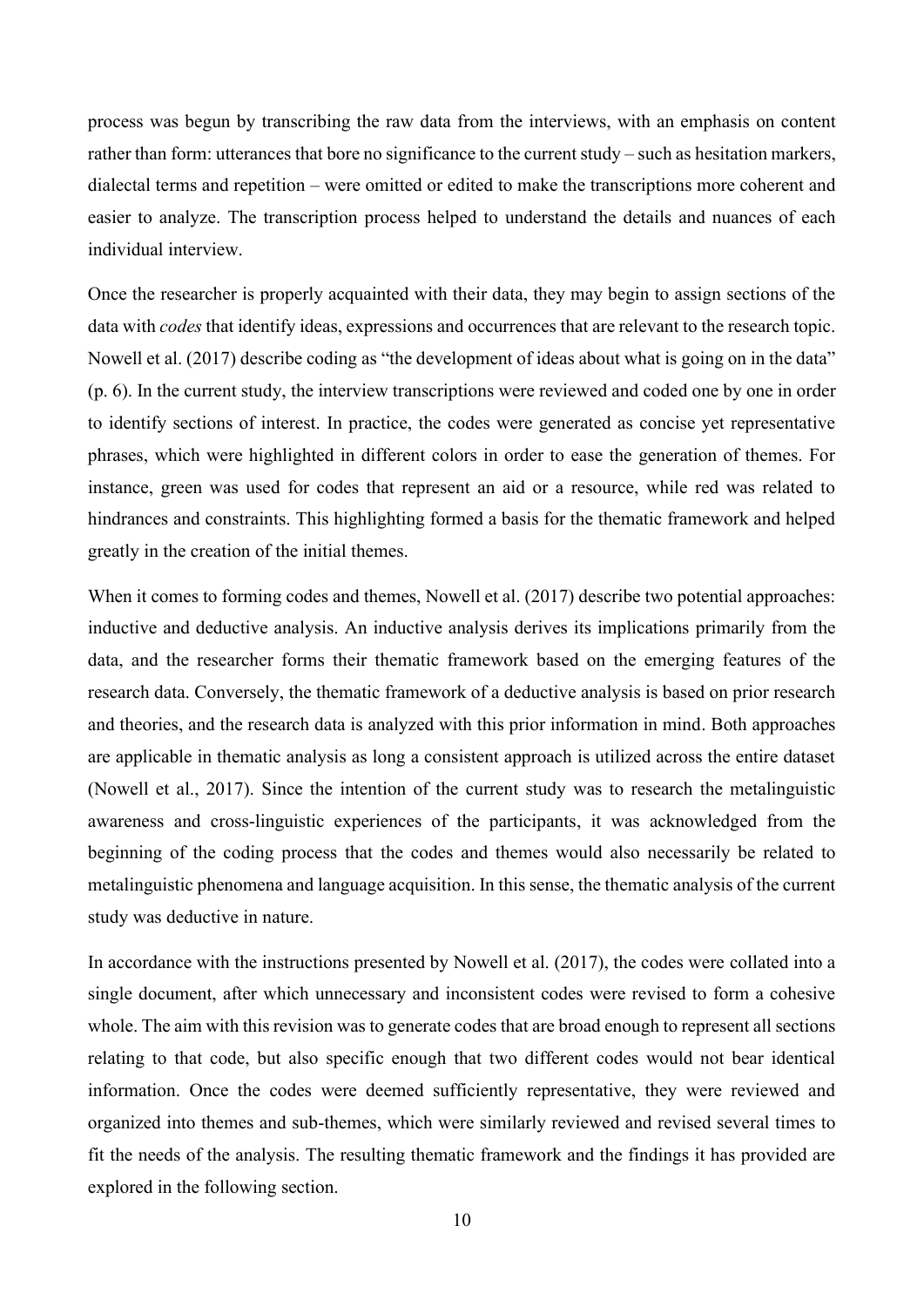## <span id="page-14-0"></span>4. Findings

This section presents the findings of the thematic analysis. It is divided into subsections based on the thematic framework: subsection 4.1. discusses the educational background of the participants, while subsection 4.2. discusses their views on cross-linguistic similarities between English and Swedish. Subsection 4.3. focuses on the applications of MLA in L3 Swedish acquisition, while subsection 4.4. discusses the effects of CLI on language acquisition. Finally, subsection 4.5. presents some limitations to metalinguistic language acquisition. The themes explored in these subsections are discussed with regard to the research questions presented in section 1 of this thesis.

As recommended by Nowell et al. (2017), extracts from the interview transcriptions will be presented along with the analysis in order to contextualize the findings. These extracts have been translated from Finnish to English in a manner that aims to retain all relevant information from the original section. An ellipsis  $(\ldots)$  at the beginning of an extract is used to signify an excerpt that has been extracted from a longer section, while [square brackets] are used to signify content that does not appear in the original section in their exact form, but which have been included in the extract to allow the reader to better understand the extract without knowing its full context.

#### <span id="page-14-1"></span>**4.1. Experiences with SLA and TLA**

In order to better understand the interplay between English and Swedish, it is necessary to discuss the nature and extent of L2 English experience that the participants had prior to their TLA process. All participants had acquired English as their L2, beginning in primary school, and Swedish as their L3, beginning in secondary school. Anne, George and Matt indicated that English was the easiest language for them to acquire, while Hannah assessed the two languages to have been equal in terms of difficulty. Three of the participants also indicated media and linguistic exposure to be major contributors to their initial acquisition of L2 English, while the TLA of Swedish has mostly taken place in an academic context. This experience was summarized well by George (Extract 1):

### Extract 1.

"I feel that English has been learned in a sort of spontaneous manner, like by following some English series or by playing games, so it has come across more in everyday activities. And studying Swedish has been more conscious in a way, like 'okay, I will study Swedish now' – like I will read something in Swedish or study grammar or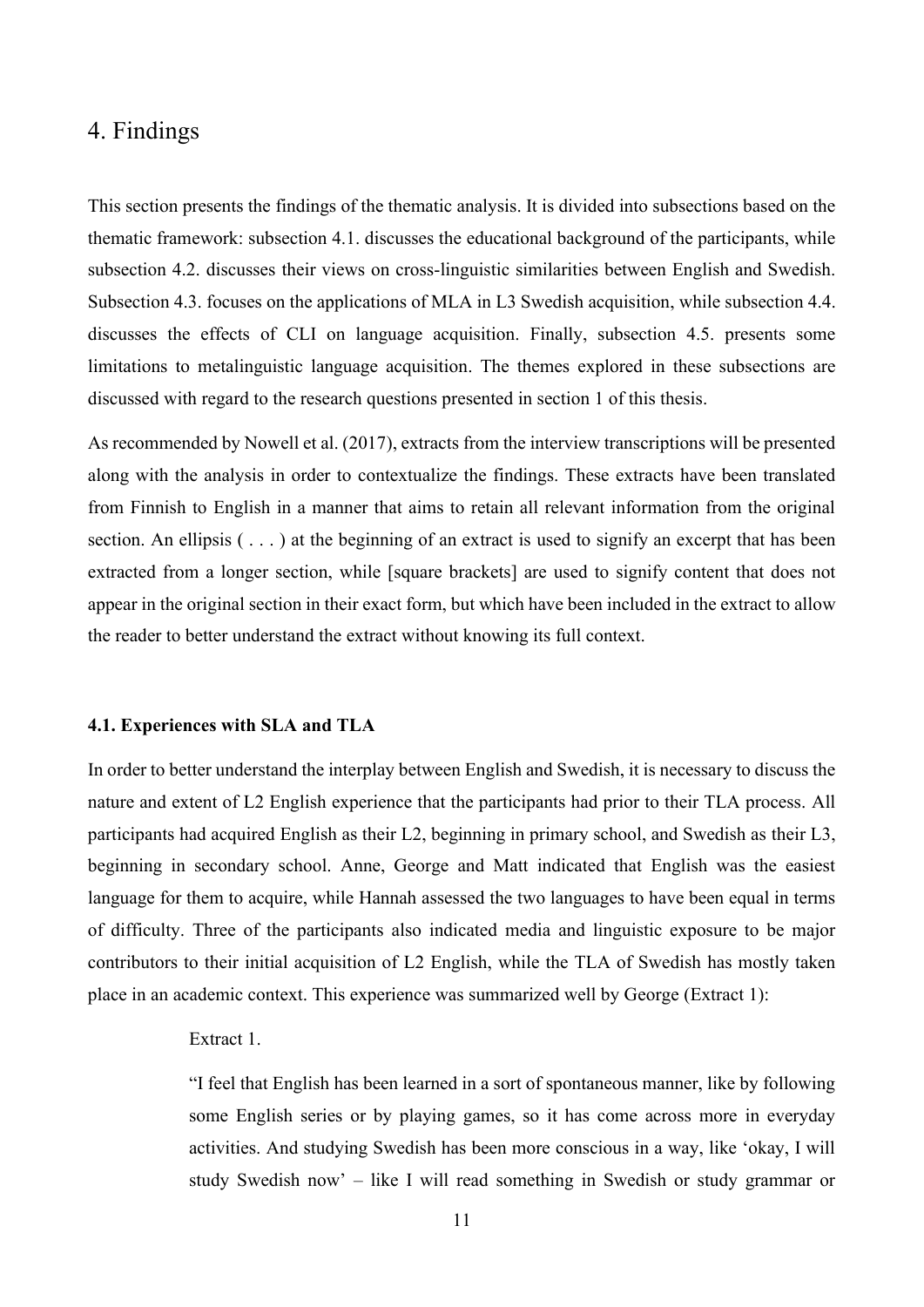something. So English has come more in everyday circumstances so that… I have come across it more often." - George

Partly due to this high level of exposure to English in extracurricular circumstances, the participants of the current study had acquired a relatively high level of competence with the language prior to their L3 Swedish studies. The participants signified that they had utilized this earlier competence in order to better understand Swedish, especially in the earliest stages of the acquisition process. It became apparent from the data that the positive transfer between L2 English and L3 Swedish is mostly a unidirectional process: none of the participants explicitly mentioned L3 Swedish as having aided the acquisition of L2 English, while Anne and Hannah specifically remarked that Swedish has not had a positive effect on the acquisition of English due to various interferences, which are further discussed in subsection 4.4.2. When asked to assess whether cross-linguistic similarities have ever been an aid in learning, Hannah described her experiences accordingly (Extract 2):

#### Extract 2.

"Well certainly, yeah. Like, back when I began to study Swedish it definitely was useful to have that English competence as a basis for learning things like articles and prepositions and so on. So I feel that those have given a bit of a basis [for learning Swedish]. And specifically from English to Swedish, but whether Swedish has ever… been helpful for learning English, I am not quite certain whether it has worked in that direction." - Hannah

Based on the interviews, it seemed like the positive transfer between L2 English and L3 Swedish was unidirectional simply due to higher English competence. By the time the participants began their Swedish studies in secondary school, their English competence was already at a level where new information from Swedish studies could not act as a complement. Conversely, the higher English competence had had a more significant effect on the acquisition of Swedish.

### <span id="page-15-0"></span>**4.2. Assessment of cross-linguistic similarities between English and Swedish**

One of the research questions set for this study was to find out whether the participants consider English and Swedish to be cross-linguistically similar. This question was explored in the third section of the interview, where the participants were prompted to consider the cross-linguistic similarities that exist between English and Swedish and weigh their significance for language acquisition. Generally speaking, all of the participants considered Swedish and English to be quite similar,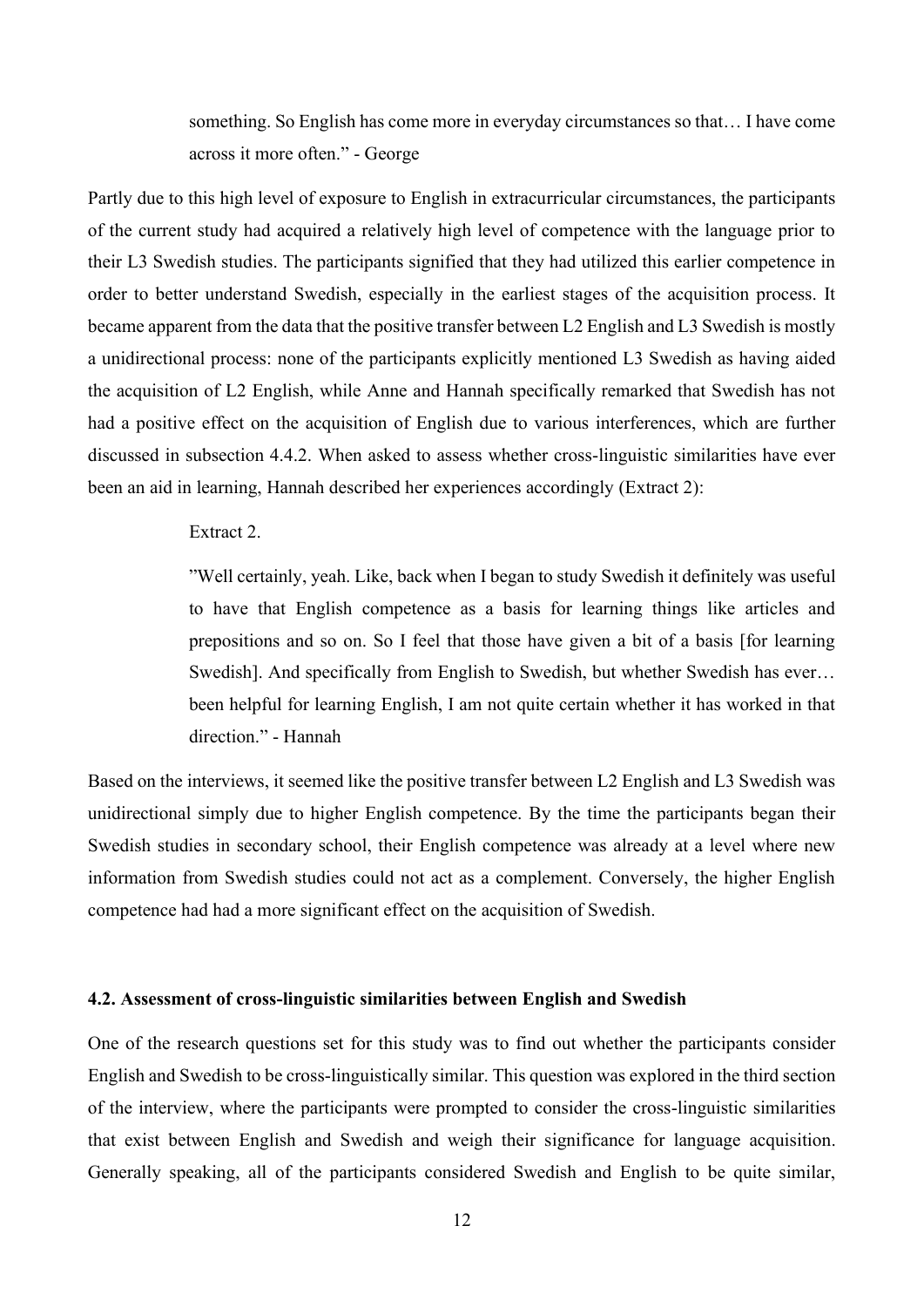although not entirely identical. Hannah, for instance, pointed out that English and Swedish are similar, but not to the same degree as Swedish and Norwegian, which could be considered mutually intelligible. Anne and Matt proclaimed the two languages to be quite similar, while George only acknowledged there to be "some kind of kinship" between the two languages. Hannah and George were both generally less certain about the similarity of English and Swedish. Despite this, all participants agreed that English and Swedish are mutually closer to each other than to Finnish.

The participants were quite able to identify and describe the similarities between English and Swedish. Perhaps most significant of the identified cross-linguistic similarities were deemed to be the various lexical similarities that Swedish and English share. Anne and Matt were aware of the existence of cognates – words with similar etymological roots – between the two languages. Furthermore, all participants were aware that modern Swedish utilizes a large number of loan words from English.

The similar morphosyntactic systems of Swedish and English were also acknowledged by all participants. The use of definite and indefinite articles was identified as a remarkable similarity by all four participants, perhaps owing to the fact that the system is not utilized in Finnish. Anne and Hannah also verbalized the direct connection between the English articles 'a'/'an'/'the' and the Swedish articles *en, ett, den/det/de*. The extensive use of prepositions in both languages was also acknowledged by George and Hannah, though they had differing opinions on the usefulness of said CLS. The word orders of English and Swedish were also perceived as sharing some level of similarity.

The participants were also aware of more abstract, structural forms of similarity between English and Swedish. When discussing cross-linguistic similarities, Hannah used a cross-linguistic comparison in order to exemplify the differences of morphological typology between English, Swedish and Finnish (Extract 3):

#### Extract 3.

"And then both of those languages kind of build words with pieces, while in Finnish parts are added to a single word. Like *rakastaisinko*, that is one single word and in English it would be 'would I love' – there are three words, and in Swedish it is *skulle jag älska* with three words. So in that sense they are mutually much closer to one another than Finnish is to either of them." - Hannah

Some of the cross-linguistic differences between English and Swedish became apparent in the interviews as well. In terms of morphology, Matt correctly pointed out that English does not utilize a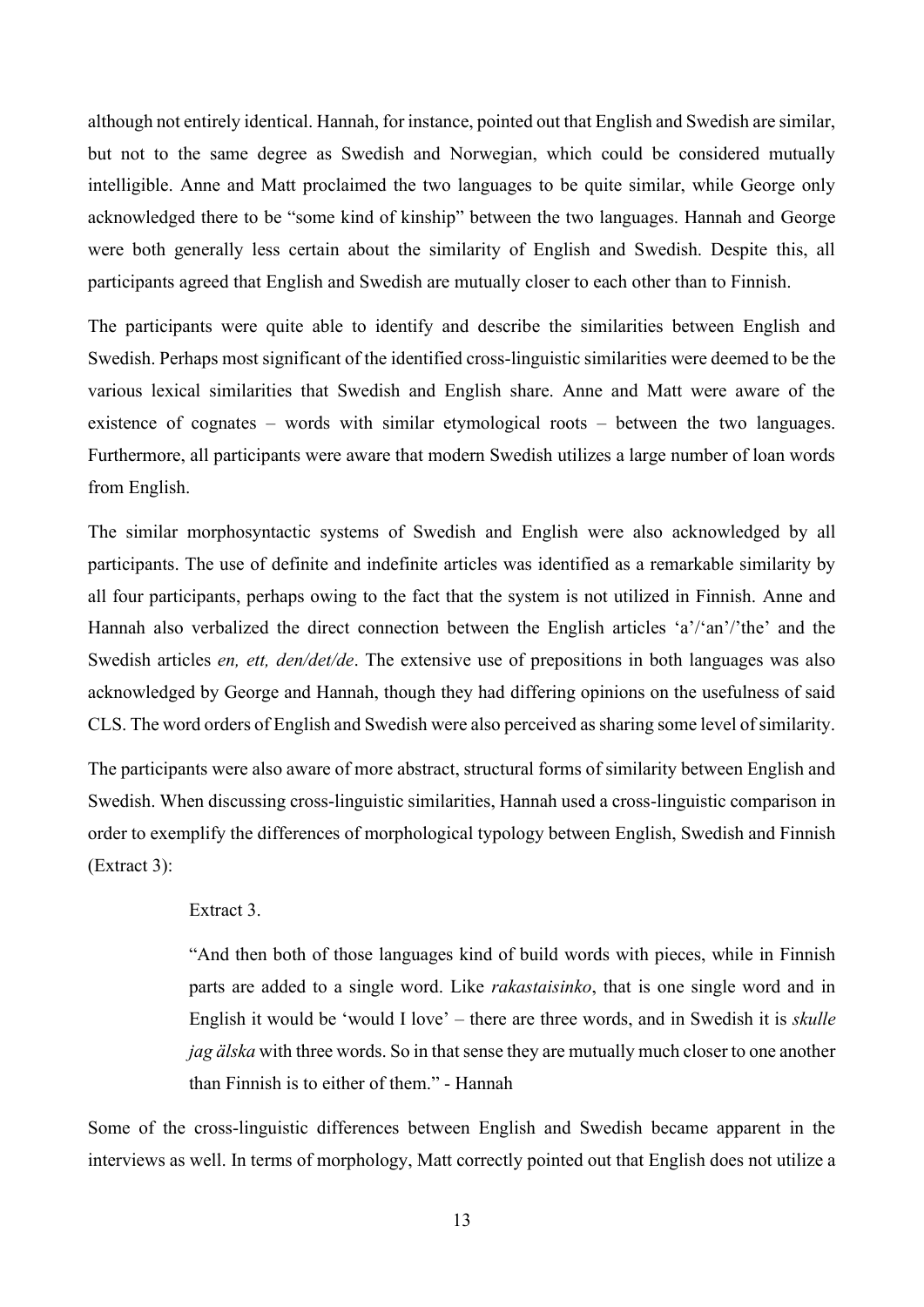grammatical gender for nouns, which is a prominent feature in other Germanic languages, such as Swedish and German. George also adduced the intonational patterns of English and Swedish to be different.

#### <span id="page-17-0"></span>**4.3. MLA in the acquisition of L3 Swedish**

As is evident from the second research question, a major focus for the current study was to find out whether the participants had utilized their metalinguistic awareness of L2 English in their acquisition process of L3 Swedish. The findings suggest that the participants have utilized metalinguistic awareness in order to enhance their acquisition by consciously considering their L2 during L3 production. Furthermore, the participants also had experiences of metalinguistic awareness being utilized by language teachers in a classroom context to enhance their teaching.

## <span id="page-17-1"></span>**4.3.1. Metalinguistic strategies**

Conscious, metalinguistic methods that have allowed the participants to utilize English in their TLA of Swedish were identified as *metalinguistic strategies* in the coding scheme of the current study. The strategies emerged from the data at various points, although most of them were related to a question in section three of the interview that specifically asked the participants to recall instances where they had consciously utilized English in their Swedish studies.

A significant metalinguistic strategy was that of cross-linguistic comparison, where the language learner consciously compares the systems and features of one language to another. All of the participants were capable of drawing cross-linguistic comparisons between their acquired languages to highlight their similarities and differences. In terms of TLA, the participant with most experience with cross-linguistic comparisons was Anne, who considered the metalinguistic strategy to have significantly benefitted her Swedish studies (Extract 4):

## Extract 4.

"… but I do feel that I still use that same system, so that I draw a lot of comparisons like – especially since I study both [English and Swedish] but with English only as a minor subject – so I feel that there is this constant comparison going on. Like what kinds of similarities can be found and how do they compare to the other language. But yeah, all kinds of [similarities] keep appearing, so in a way it feels like the languages support each other." - Anne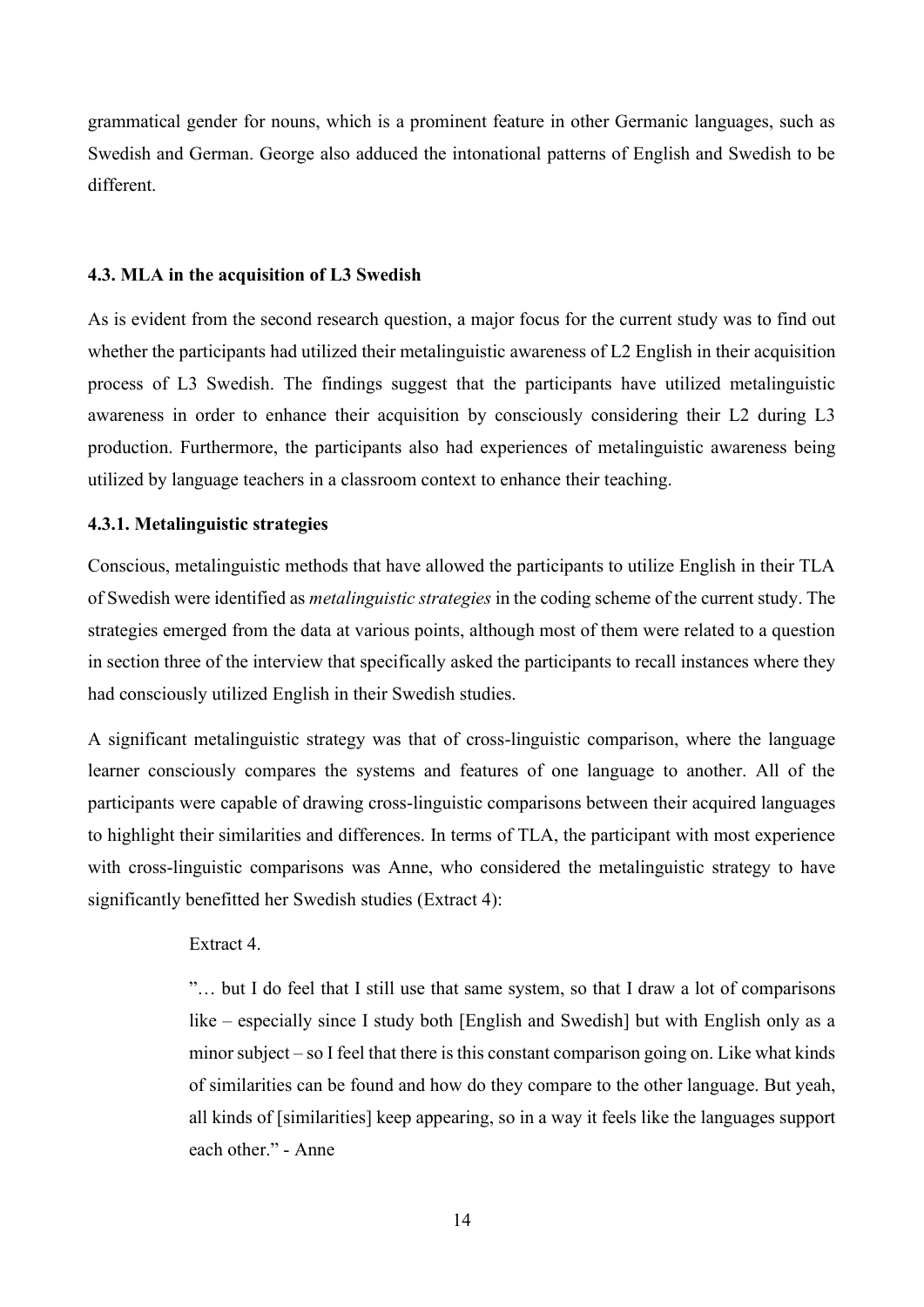Cross-linguistic similarities were utilized through various metalinguistic strategies. Due to the existence of the various cognates and loan words between English and Swedish, the participants found that it was helpful to look for a missing Swedish lexical item by first considering the English form of the word. Matt presented a vivid description of this metalinguistic strategy (Extract 5):

## Extract 5.

"… but you start experiencing that you can remember a word in one of your foreign languages. It is quite usual that if you are unable to find a word through Finnish, you can find it quite easily through English since English and Swedish are such similar languages. You can find them through dictionaries and so on, especially these technical words – not some basic verbs, but words like 'climate change' or something like that can easily be found through English because they are nearly the same to begin with." - Matt

On top of finding a Swedish lexical item through English, the participants also had experiences with deriving a Swedish word from an English word. This refers to an instance where the participant produces a Swedish word, which is completely missing from their vocabulary, by taking an English word and applying Swedish conjugation and form to it. Anne successfully utilized this strategy in one of the translation tasks of section 2, where she derived the Swedish equivalent for the English word 'repair' (*fixa*) by considering a viable synonym, 'fix'. The closest Swedish equivalent for 'repair' would have been *reparera*, but this word was seemingly missing from Anne's vocabulary, which prompted her to derive the word instead.

## <span id="page-18-0"></span>**4.3.2. Metalinguistic methods in language education**

Three of the four participants recalled their teacher as having utilized cross-linguistic comparisons in their teaching. Anne and Matt had vivid, specific recollections of such instances, while George had difficulties remembering specific instances but signified that they may have occurred. On the other hand, Hannah asserted that her teachers had seldom utilized cross-linguistic comparisons in their teaching. Anne described her recollections of metalinguistic teaching methods as follows (Extract 6):

### Extract 6.

"Well, I am sure that one of my upper secondary school teacher underlined [crosslinguistic similarities] quite strongly since he/she taught both Swedish and English. But then in secondary school I had a teacher who only taught Swedish, and I do not think he/she used those kinds of – I mean, he/she never compared those languages. But this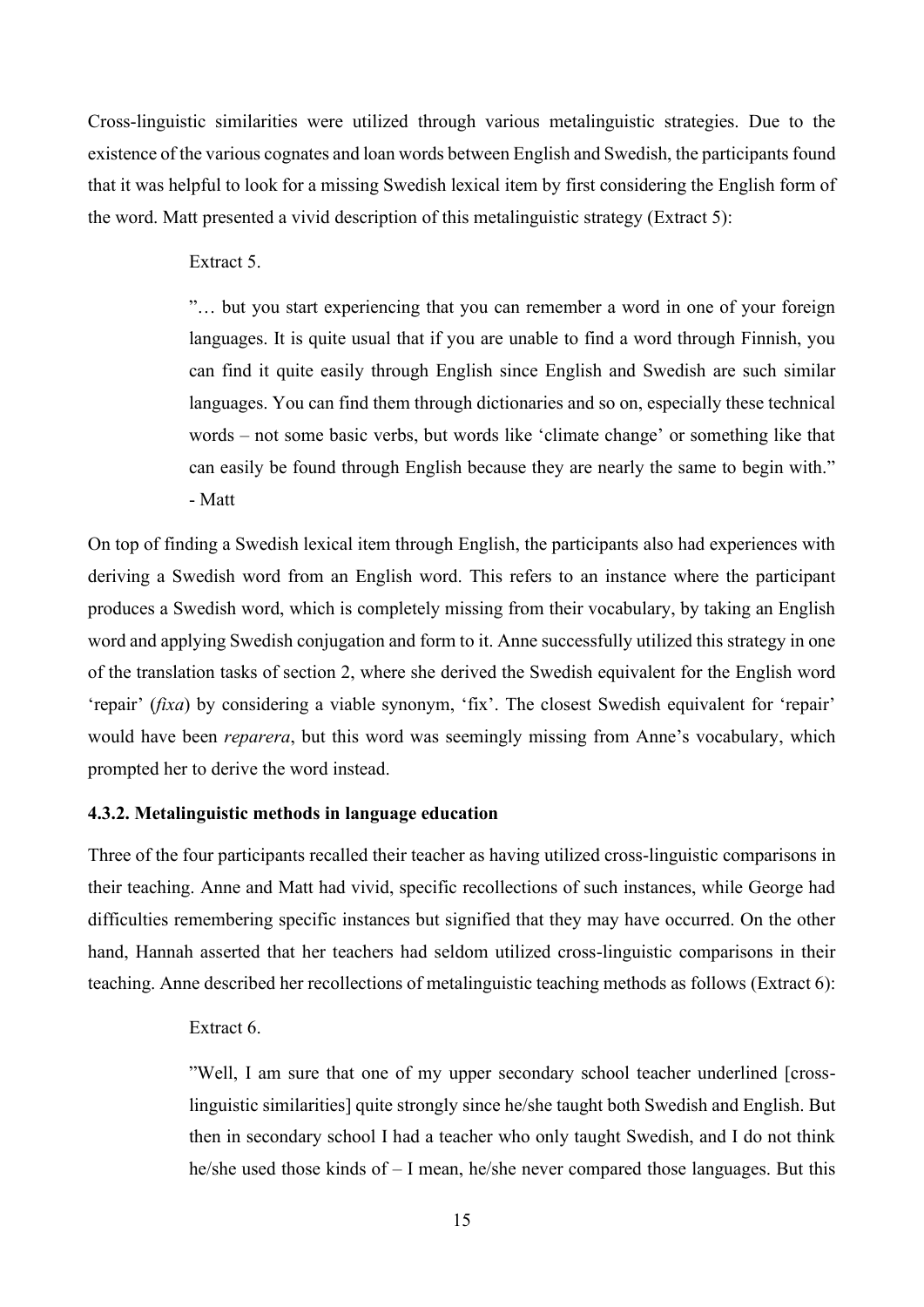upper secondary school teacher did, and I think that examples from English were often used during Swedish classes." - Anne

Matt had similar experiences with cross-linguistic comparisons being utilized in a classroom context, although these experiences took place in secondary school rather than upper secondary school. Both participants found these instances of cross-linguistic comparisons to be helpful for learning. Interestingly, the teachers of Anne and Matt taught both English and Swedish at their respective schools. It is perhaps not surprising that a teacher with linguistic and pedagogic competence in both of the two languages would choose to utilize cross-linguistic comparisons in their teaching.

#### <span id="page-19-0"></span>**4.4. Cross-linguistic influence of L2 English on the TLA of Swedish**

As detailed in the subsections above, all of the participants acknowledged there to be multiple crosslinguistic similarities between English and Swedish and they had experiences with utilizing their metalinguistic awareness of L2 English in the TLA of Swedish in some manner. In addition to these conscious, deliberate forms of metalinguistic learning, the participants were also asked to reflect on the direct and indirect cross-linguistic influence that L2 English has had on the TLA process, as per the third research question. These reflections are presented in the following subsection, which aims to present concrete examples of how the cross-linguistic influence of L2 English has affected the TLA of Swedish, both in a positive (4.4.1.) and negative (4.4.2.) sense.

### <span id="page-19-1"></span>**4.4.1. Cross-linguistic influence as an aid**

The consensus amongst the participants appeared to be that cross-linguistic influence from L2 English to L3 Swedish had been ultimately beneficial to the learning process and that there had been a positive transfer from their L2 to their L3. This positive transfer was most apparent in the earliest stages of the third language acquisition process, wherein the cross-linguistic influence of English helped the participants to better understand the features of L3 Swedish. The greatest benefits of CLI from L2 English were related to linguistic features – for instance, the use of prepositions and articles – that do not appear in Finnish. These features of L2 English could then be borrowed and utilized to complement the production of L3 Swedish in the early stages of the TLA process.

A particularly helpful form of cross-linguistic influence related to the cross-linguistically similar use of definite and indefinite articles in L2 English and L3 Swedish, which was also identified as one of the most prominent similarities between Swedish and English in an earlier section of the interview. All of the participants signified that awareness of the English article system had helped them to better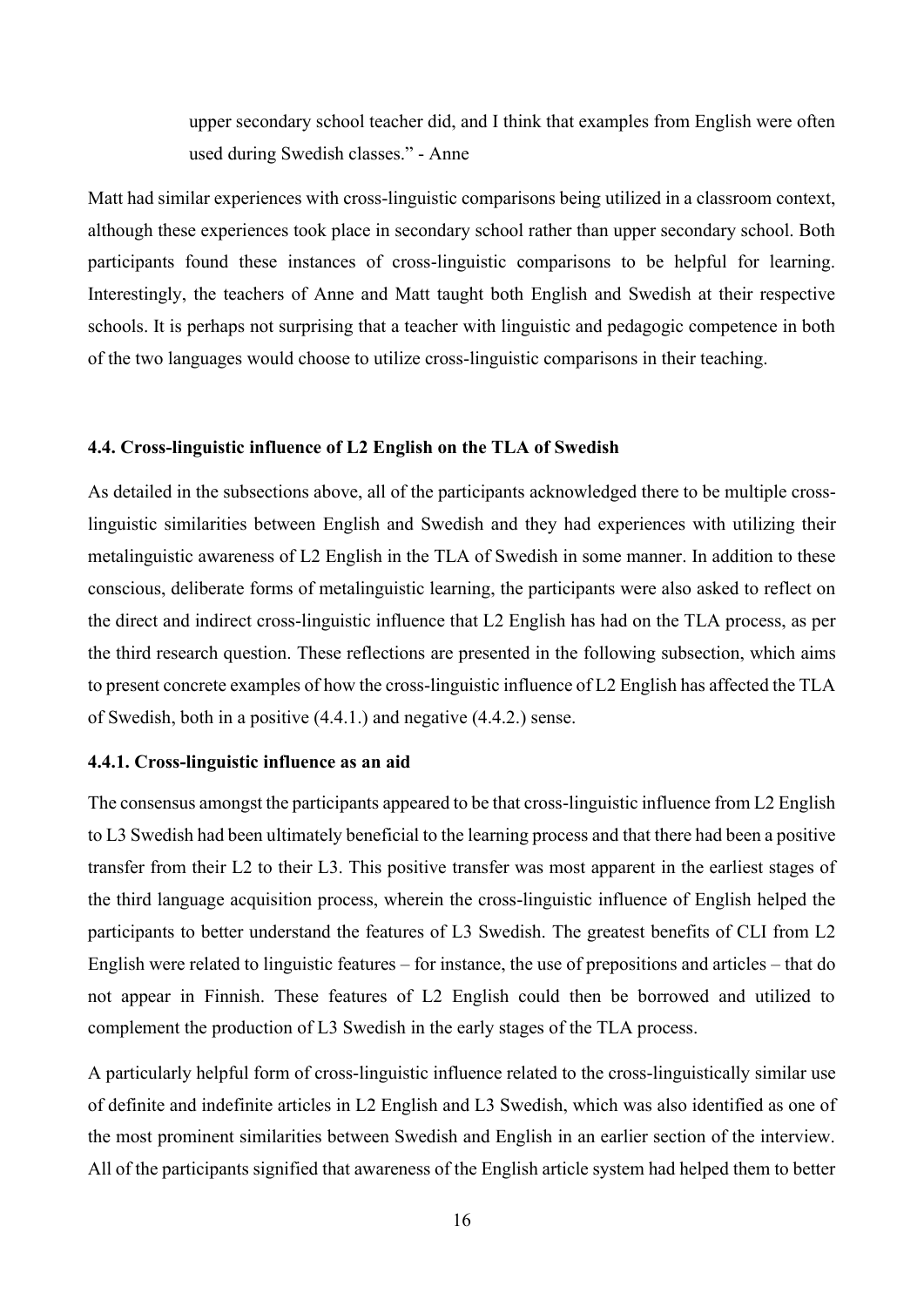comprehend the articles of Swedish. For instance, Anne described her experiences with this crosslinguistic similarity as follows (Extract 7):

## Extract 7.

"… I feel like I originally began to learn the Swedish *en* and *ett* – learning where to place it, that is something I learned through English, that it is always *en bil, bilen, bilar, bilarna*, so that it translates to 'a car'... hold on, 'the car', 'cars', 'the cars'. So I never even attempted [to learn this system] through Finnish, because it somehow did not  $-$  it did not make any sense for me like that, so it came to me much easier through English because the structure is so similar." - Anne

The participants also signified that a lack of positive CLI had hindered their TLA, although this mostly became apparent through discussions that concerned tertiary languages other than Swedish. These languages were considered by all participants to be the most difficult languages for them to acquire due to their dissimilarity with their prior languages: the participants had no prior metalinguistic framework for understanding the systems of these foreign languages, which made the acquisition process more difficult. For instance, Matt struggled with the TLA of French due to how differently verb conjugation functions in the language. Similar morphological issues were faced by Hannah, who found the three grammatical genders of German to be a difficult concept to grasp. Perhaps the greatest relative distance between prior languages and the target language was experienced by Anne and George, who had learned Chinese, Korean and Russian as tertiary languages. The unique writing systems had made the acquisition process much more difficult.

These findings seem to suggest that the presence of CLI, derived from similarities between the target language and priorly acquired languages, can be beneficial for language acquisition; the opposite is true for the absence of CLI, which prevents the learner from benefitting from their prior competence.

## <span id="page-20-0"></span>**4.4.2. Cross-linguistic influence as a hindrance**

Although the participants considered the cross-linguistic influence of L2 English on L3 Swedish to be ultimately positive, they were nonetheless able to identify forms of negative influence between the two languages. This negative influence was typically related to some kind of an interference between English and Swedish, wherein the participant had incorrectly borrowed a feature of English in their production of Swedish.

The participants noted that they had mixed certain lexical items and even morphological systems between the two languages. These issues were typically related to words and systems that appear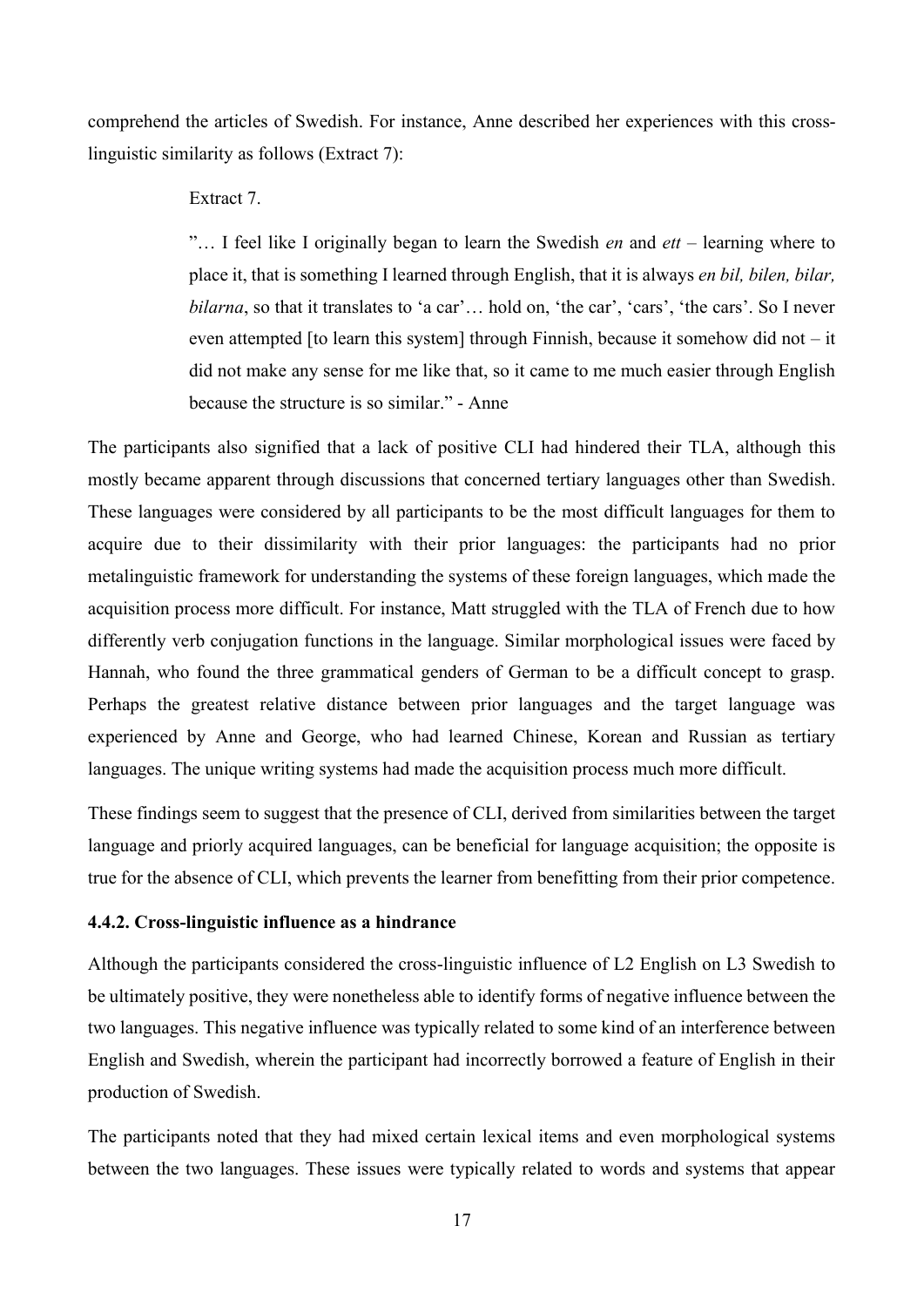cross-linguistically similar, but which ultimately differ in some manner. This type of "false equivalency" between Swedish and English lexical items emerged as a common issue. There are numerous words in English and Swedish that have a nearly identical form despite having differing functions. Anne had a vivid recollection of interference with a pair of such words in the early stages of her TLA process (Extract 8):

Extract 8.

"… But yeah there are certainly some kinds of structures that become carried over. A more specific example would be that *vill* is "to want" in Swedish but then it is utilized as for future tense in English, so that was somehow really – especially in secondary school when I just began to study Swedish, so then it was really difficult to remember that they are not the same word. " - Anne

The apparent similarity of English and Swedish prepositions, which have slightly differing functions, was acknowledged both as a hindrance and as an aid by the participants. It seems that the participants overall considered the similarity of the preposition systems to be helpful, but the nuanced differences between the prepositions had caused difficulties. George, for instance, had difficulties with finding a Swedish equivalent for the English preposition 'for' (Extract 9):

Extract 9.

"… like times where I have used an English preposition in Swedish. That has happened occasionally. I mean, not even an English preposition, but somehow I have used the preposition *för* because it would be 'for' in English, and then in the end it should be *till*  in Swedish, so yeah." - George

The participants could also recall instances of negative transfer where they incorrectly applied English syntactic features in their production of Swedish. According to Matt, the similarity of Swedish and English systems for word order had caused difficulties due to their nuanced differences. Hannah had faced similar difficulties at the upper secondary school level (Extract 10):

Extract 10.

"But it I can tell that every now then [the languages] almost get mixed. Or maybe not anymore, but back when I was in upper secondary school. I can remember that I mixed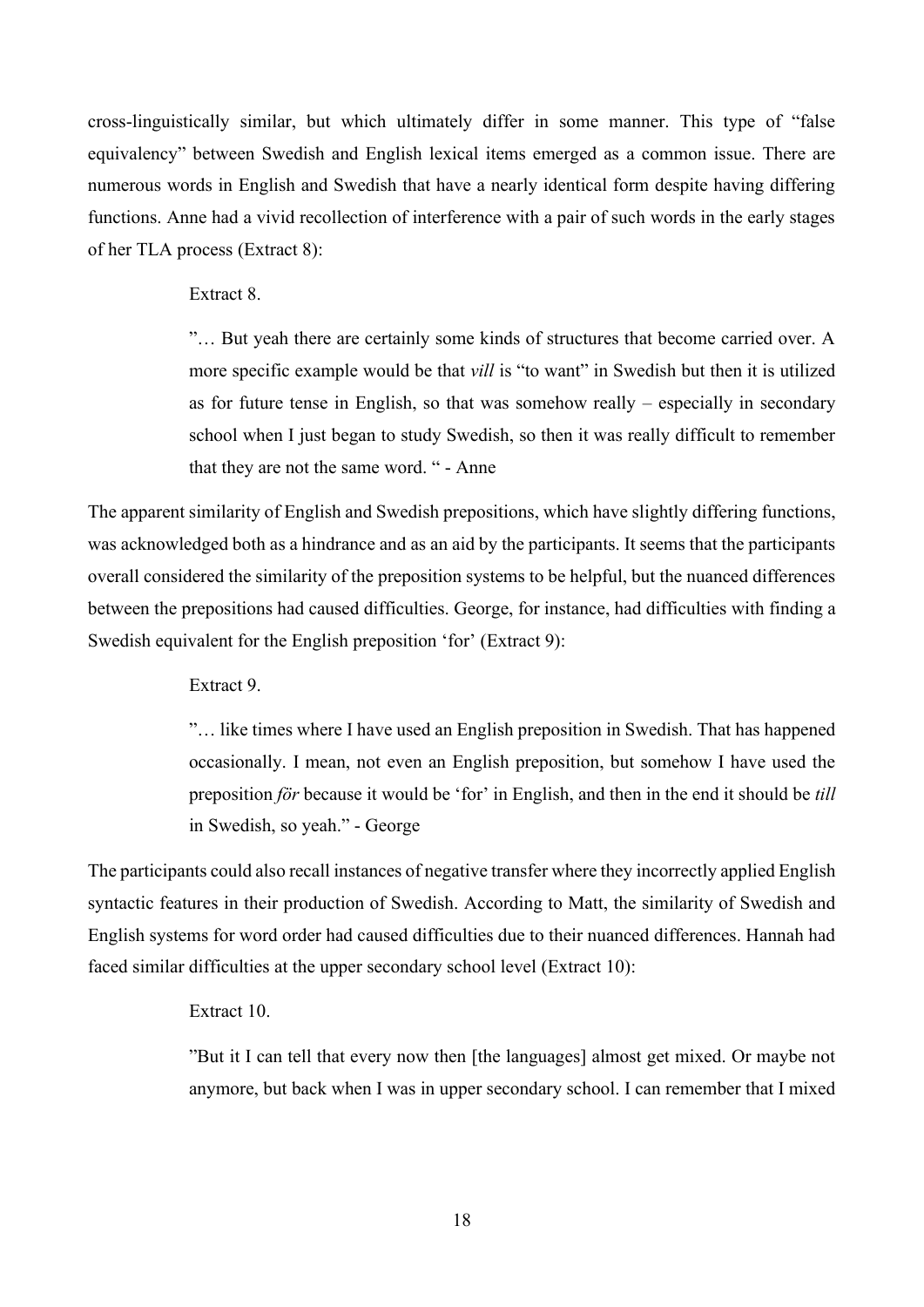*KONSUKIEPRE* and *KASPO*[1] for a bit, I had to consider which belonged to English and which to Swedish, so those required a bit of thinking." - Hannah

Similar to the positive aspects of cross-linguistic influence, the most significant instances of negative CLI occurred in the early stages of the TLA process. It became apparent from the interviews that the greatest difficulties relating to negative transfer between L2 English and L3 Swedish emerged in secondary school and upper secondary school, whereas at the university level these difficulties have become mostly absent due to increased L3 competence.

## <span id="page-22-0"></span>**4.5. Limitations of metalinguistics in TLA**

Although the participants generally considered metalinguistic awareness and cross-linguistic influence between L2 English and L3 Swedish to be a contributing factor for their TLA process, they were also able to identify some limitations for this beneficial effect. The lack of L2 competence hinders the effectiveness of metalinguistic methods for language acquisition, while increased L3 competence makes them redundant. These limitations are discussed in this section.

While the benefits of L2 competence were noted by all participants, Anne and Matt also noted that utilizing metalinguistic strategies in learning a tertiary language is only viable if the learner has a sufficiently high level of competence in their prior languages. In other words, a student with a lower level of competence in English is much less likely to benefit from their previous linguistic experiences in their TLA process. This problem did not concern any of the participants, who assessed their English competence to have been fairly high by the time their acquisition of L3 Swedish began. Despite this, the lack of competence is a concrete limitation to the usefulness of L2 English in L3 Swedish acquisition when considering Finnish language education: after all, it is safe to assume that the participants of the current study all have a level of interest and competence in languages that exceeds that of the average Finnish language learner.

Another limiting factor for the potential of metalinguistic learning was increased L3 competence. As is apparent from the subsections above, the advantages of metalinguistic awareness in language learning were most significant in the earliest stages of the TLA process, where the participants could use their knowledge of L2 English to complement their lack of competence in L3 Swedish. However, at university level the participants reported to have a sufficient level of Swedish competence so that there is no longer a need to complement the production of Swedish with English. The participants

<sup>&</sup>lt;sup>1</sup> *KONSUKIEPRE* and *KASPO* are Finnish mnemonics for recalling the word orders of Swedish and English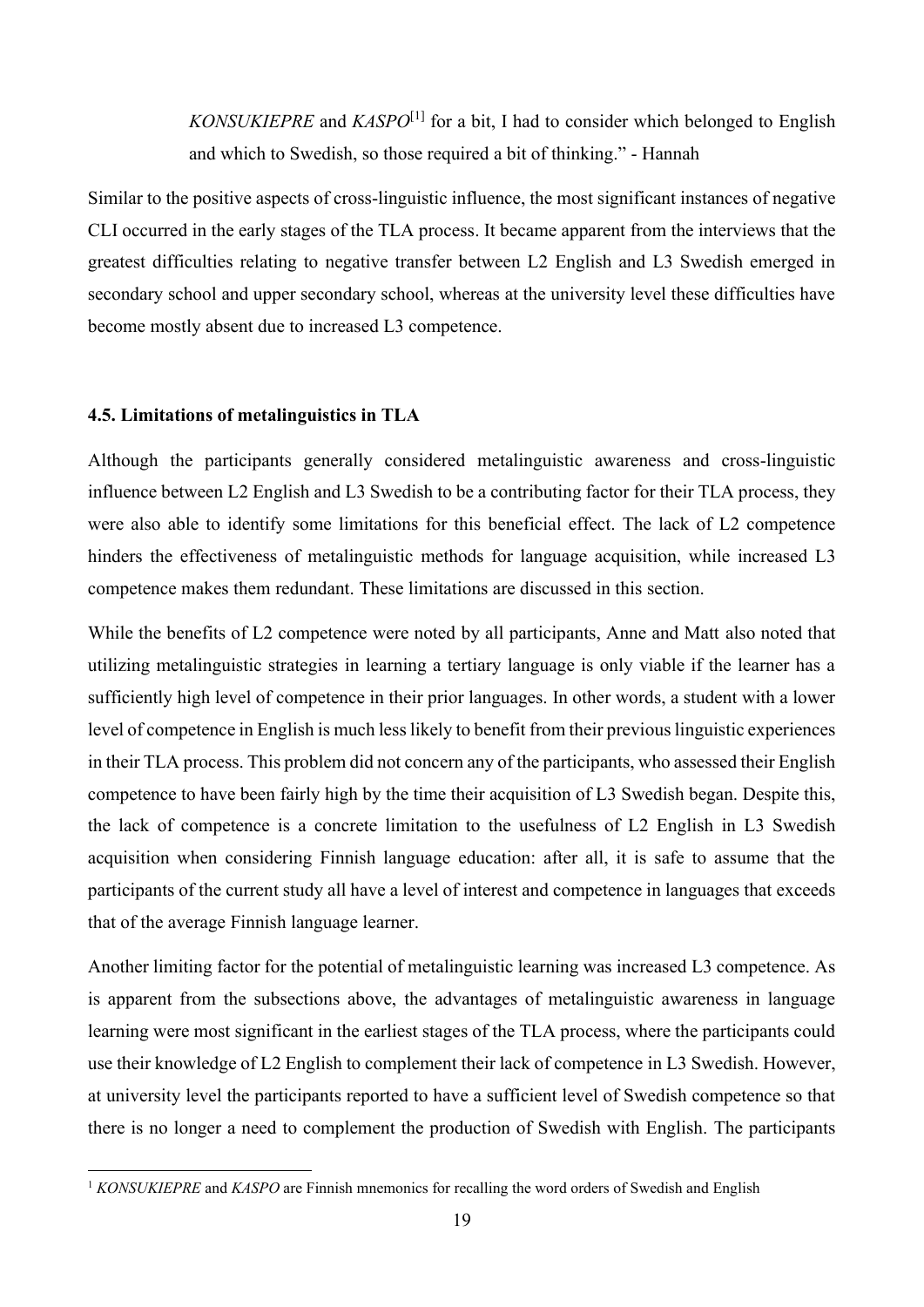had difficulties remembering instances of utilizing MLA at the university level, indicating that the participants might be able to process the languages separately from one another. Anne also doubted the applicability of metalinguistic strategies at the university level due to the nature of language studies at that level (Extract 11):

Extract 11.

"… after all, studying a language in a university is so different from what it is in comprehensive school and in upper seconday school that I can not really – maybe it is harder to come up with [instances where metalinguistic strategies could be applied] at that level because there is no need to learn some structure from the very beginning . . . but I am not sure, I suppose [metalinguistic strategies] could be beneficial at the university level just as before." - Anne

George and Hannah had similar experiences, and they assessed to have seldom used MLA during their university studies. On the other hand, Matt considered his awareness of L2 English to be beneficial for his production of L3 Swedish even at the university level, especially for translation tasks. Despite this, the general consensus seemed to be that applications of metalinguistic strategies for Swedish production were scarce at the university level due to a higher level of competence with the language.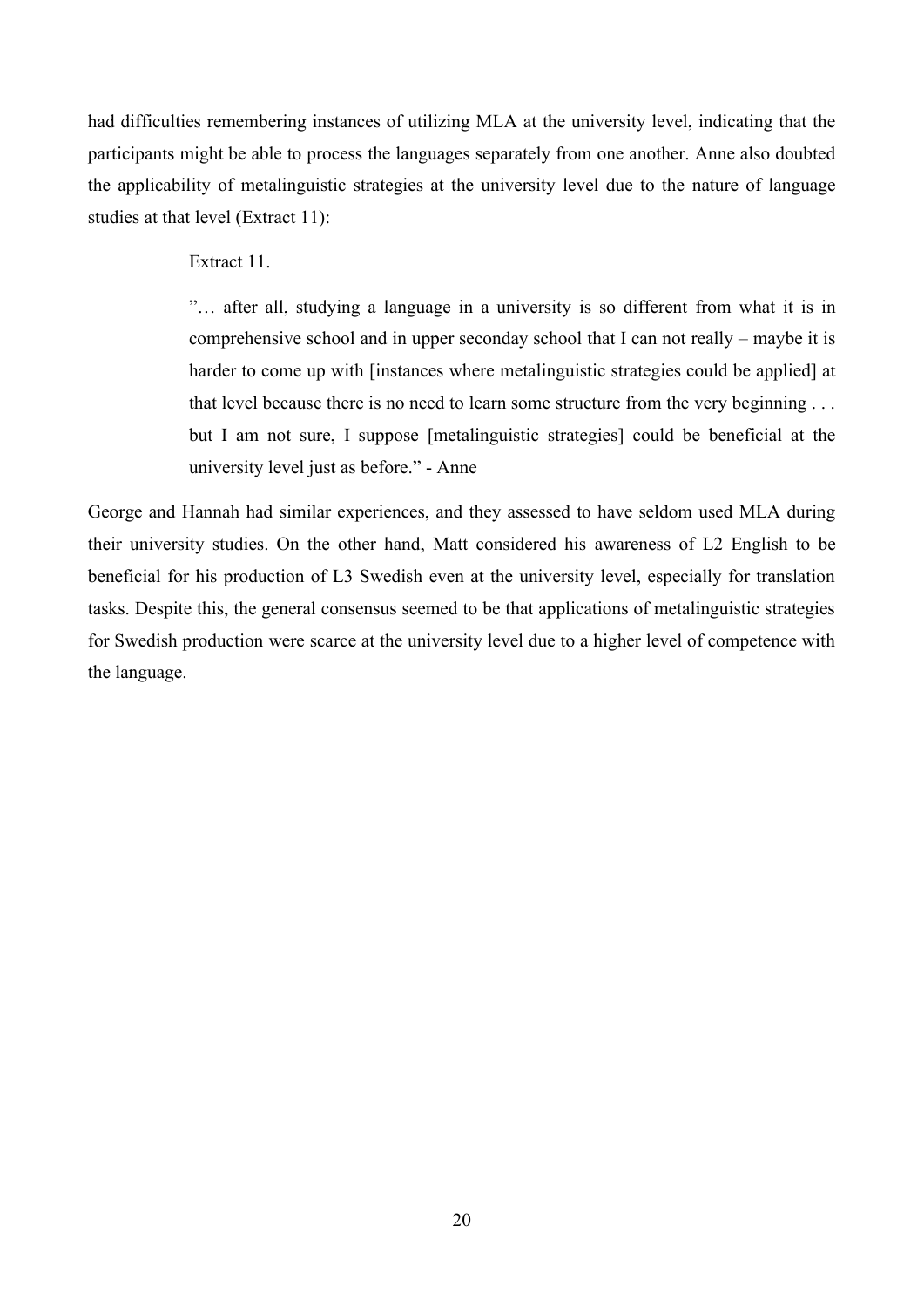## <span id="page-24-0"></span>5. Discussion and conclusion

The current study produced findings that provide promising answers to the research questions, which inquired 1) whether the participants consider English and Swedish to be cross-linguistically similar, 2) whether the participants had utilized MLA in their TLA of Swedish, and 3) how the CLI of English had affected the TLA process. The participants considered the languages to be cross-linguistically similar in many respects and L2 English was, generally speaking, deemed to have a positive influence on the acquisition of L3 Swedish. Metalinguistic strategies, such as cross-linguistic comparison, had allowed the participants to consciously utilize their prior linguistic competence, while the CLI of English had granted the participants a better structural understanding of Swedish. Some participants also had experiences of MLA being successfully utilized in their language education, which is in accordance with Jessner's (1999) proposal of activating the L3 in a classroom setting and underlining cross-linguistic similarities. The participants considered this cross-linguistic approach in teaching to be helpful for acquisition. These findings suggest that the CLI and MLA of L2 English could be utilized in Finnish language education, both by learners and teachers. Training Finnish students to utilize metalinguistic strategies in their acquisition process could also have a remarkably positive effect on their TLA of Swedish.

The findings of the current study are supportive of the cumulative-enhancement model for language acquisition, as presented by Flynn et al. (2004): the cross-linguistic influence of the L2 was not inferior to that of the L1. Remarkably, the influence of the L2 was actually more pronounced than the influence of the L1 in specific areas of acquisition, such as definite/indefinite articles. This finding also relates well to those made by Schepens et al. (2016), who asserted that cross-linguistic similarities between priorly acquired languages and the target language lead to higher proficiency. The participants of the current study had benefitted from their L2 English competence while studying L3 Swedish, whereas acquiring dissimilar tertiary languages was deemed much more difficult due to cross-linguistic differences. Based on thisinformation, the acquisition of L3 Swedish in Finland could potentially be enhanced through positive cross-linguistic influence by utilizing of the existing crosslinguistic similarities between English and Swedish in a classroom context.

The current study produced information that corresponds well with its research aim, and in that regard the study could be considered successful. It could have been further improved with a more extensive, sampled group of participants that would give the data more representativeness. Furthermore, since the focus of the current study was on *experiences* rather than *proficiency*, the application of translation tasks for data collection seems slightly misguided in retrospect. The original intention of the current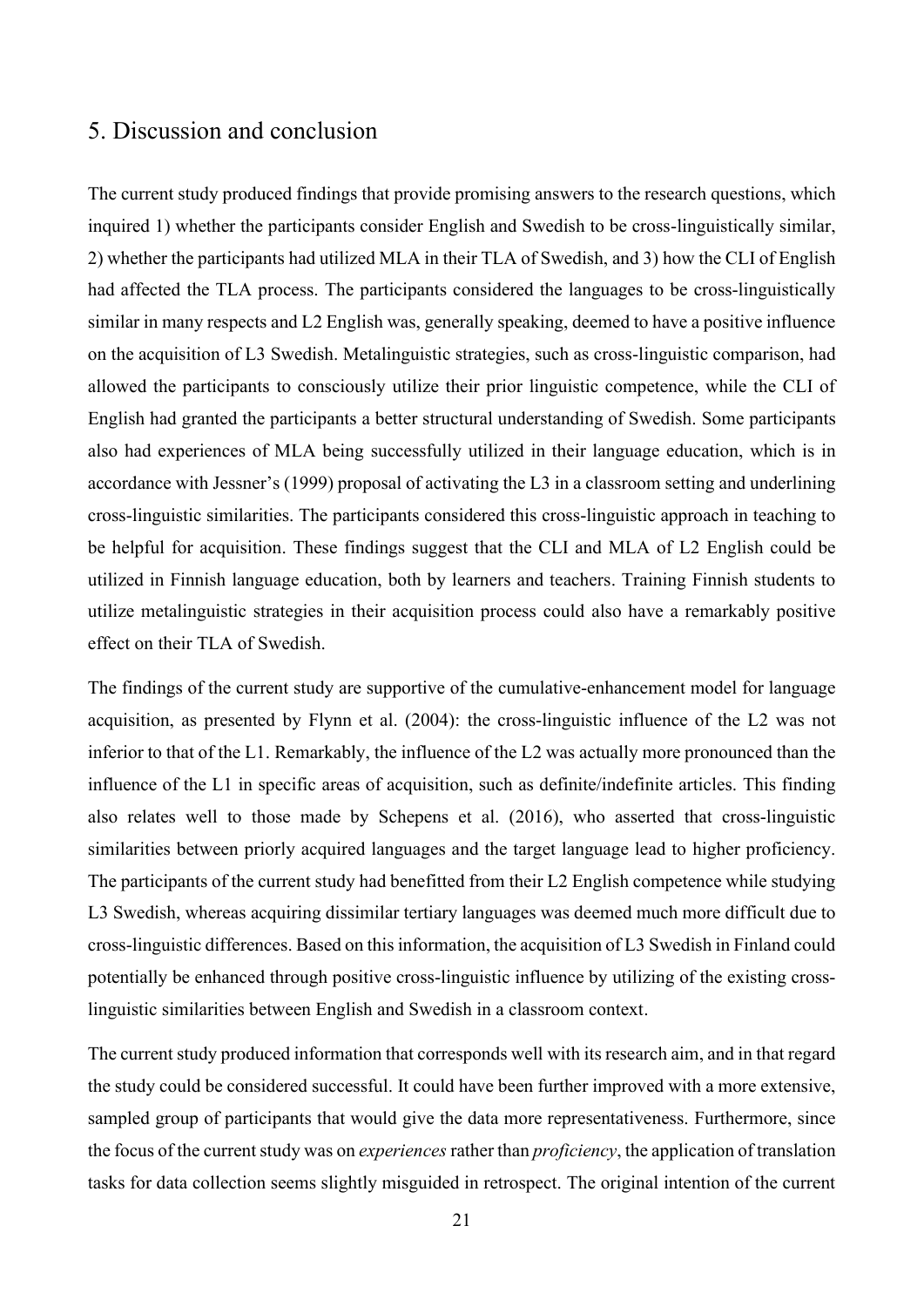study was to research upper secondary school students by testing their metalinguistic abilities, which was the initial purpose of the translation tasks. However, they did not provide any meaningful information with the participating university students, who were more than capable of producing accurate translations without remarkable instances of interference or metalinguistic strategies. Although the translation tasks served as a warmup for the final section of the interview, they could have been better utilized in a different research setting with different participants.

Despite the limitations, the current study did provide valuable information about the metalinguistic aspects of language learning in a Finnish context. Based on the findings, the significance of CLI and MLA is most pronounced in the early stages of TLA. This could warrant further research on younger students and their experiences with third language acquisition. An action study, where the participating students are trained to recognize and utilize their MLA in order to improve their proficiency in a given language, could provide intriguing results.

Furthermore, the effects of cross-linguistic influence on language acquisition could be studied in a Finnish context by employing a comparative approach where some participants speak L1 Finnish while others speak L1 Swedish. Their acquisition of L2 English could then be compared to see whether their acquisition is dictated by their L1 or whether the high exposure to English through various forms of media negates this effect. A bidirectional form of cross-linguistic influence could also be studied among Finnish secondary school level learners of German and Swedish, since the students are likely to have much more limited experience and exposure to the two languages than to English. An equal lack of competence in both of the tertiary languages would hypothetically diminish the likelihood of unidirectional transfer, which is more likely to occur when the student has a significantly higher level of competence in one of their target languages.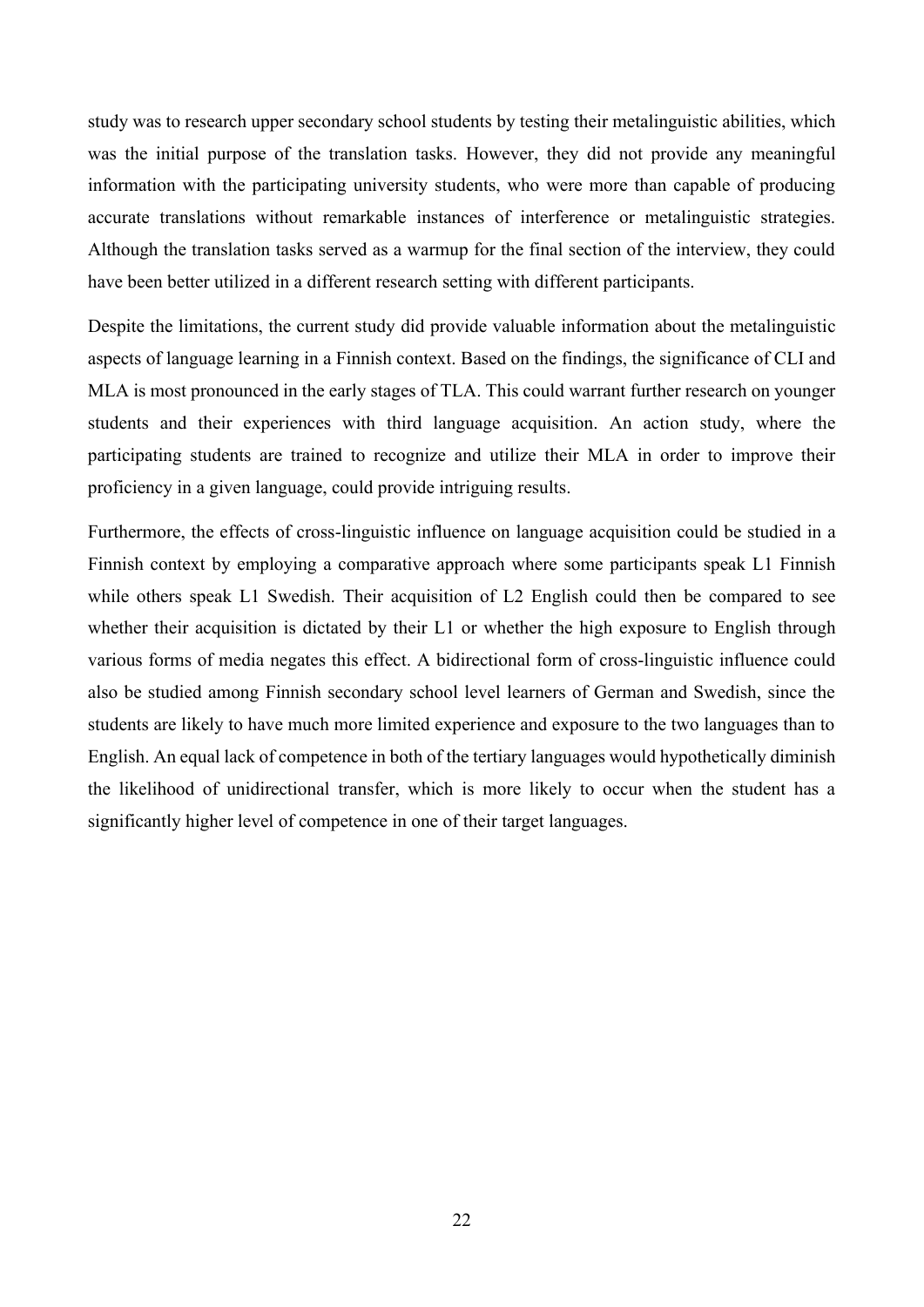## <span id="page-26-0"></span>References

Angelovska, T. (2018). Cross-linguistic awareness of adult L3 learners of English: a focus on metalinguistic reflections and proficiency. *Language Awareness, 27*(1-2), 136-152. <https://doi.org/10.1080/09658416.2018.1431243>

Arıbaş, D. Ş., & Cele, F. (2021). Acquisition of articles in L2 and L3 English: the influence of L2 proficiency on positive transfer from L2 to L3. *Journal of Multilingual and Multicultural Development, 42*(1), 19-36.<https://doi.org/10.1080/01434632.2019.1667364>

Cenoz, J. (2003). The additive effect of bilingualism on third language acquisition: A review. *International Journal of Bilingualism, 7*(1), 71-87.<https://doi.org/10.1177/13670069030070010501>

Flynn, S., Foley, C., & Vinnitskaya, I. (2004). The Cumulative-Enhancement Model for Language Acquisition: Comparing Adults' and Children's Patterns of Development in First, Second and Third Language Acquisition of Relative Clauses. *International Journal of Multilingualism, 1*(1), 3-16. <https://doi.org/10.1080/14790710408668175>

Grey, S., Sanz, C., Morgan-Short, K., & Ullman, M. T. (2018). Bilingual and monolingual adults learning an additional language: ERPs reveal differences in syntactic processing. *Bilingualism: Language and Cognition, 21*(5), 970-994.<https://doi.org/10.1017/S1366728917000426>

Haenni Hoti, A. U., Heinzmann, S., Müller, M., Oliveira, M., Wicki, W., & Werlen, E. (2011). Introducing a second foreign language in Swiss primary schools: the effect of L2 listening and reading skills on L3 acquisition. *International Journal of Multilingualism l, 8*(2), 98-116. <https://doi.org/10.1080/14790718.2010.527006>

Huang, K.-J. (2018). On bilinguals' development of metalinguistic awareness and its transfer to L3 learning: The role of language characteristics. *International Journal of Bilingualism*, *22*(3), 330-349. <https://www.doi.org/10.1177/1367006916681081>

Jessner, U. (1999). Metalinguistic Awareness in Multilinguals: Cognitive Aspects of Third Language Learning. *Language Awareness, 8*(3-4), 201-209.<https://doi.org/10.1080/09658419908667129>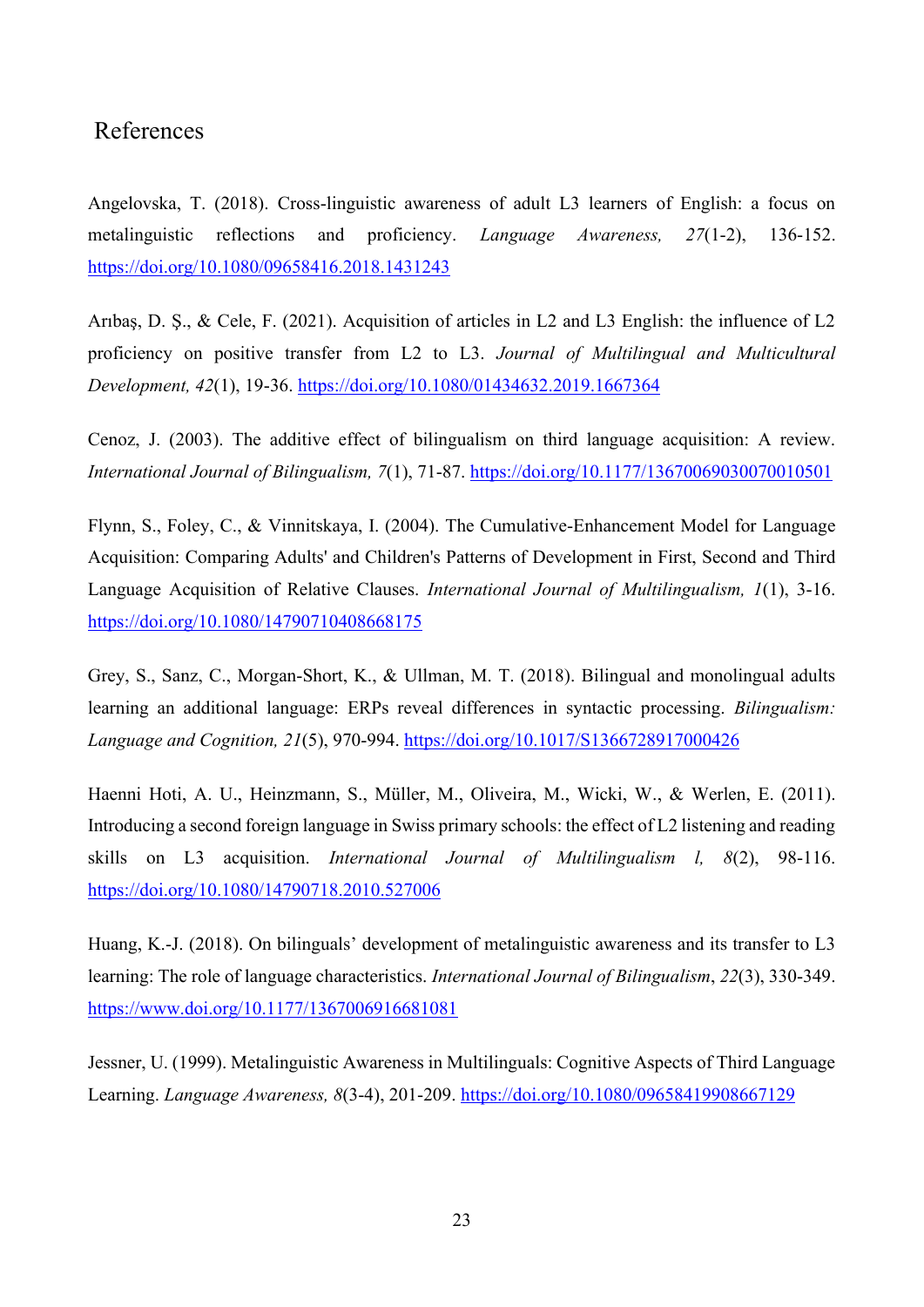Kosonen, L. (2018). Lukiolaisten into kirjoittaa ruotsi romahti ja nyt heillä on vaikeuksia selvitä pakollisesta virkamiesruotsista – Lehtori: "Taitotason lasku on huomattava". *YLE Uutiset*. <https://yle.fi/uutiset/3-10118284>

Nowell, L. S., Norris, J. M., White, D. E., & Moules, N. J. (2017). Thematic Analysis: Striving to Meet the Trustworthiness Criteria*. International Journal of Qualitative Methods, 16*, 1-13. <https://doi.org/10.1177/1609406917733847>

Nupponen, A., Jeskanen, S., & Rättyä, K. (2019). Finnish student language teachers reflecting on linguistic concepts related to sentence structures: Students recognising linguistic concepts in L1 and L2 textbooks. *L1-Educational Studies in Language and Literature, 19*, 1-25. <https://doi.org/10.17239/L1ESLL-2019.19.02.04>

Ringbom, H. (1987). *The role of the first language in foreign language learning.* Clevedon, Avon, England: Multilingual Matters.

Schepens, J. J., Slik, F. v. d., & Hout, R. v. (2016). L1 and L2 Distance Effects in Learning L3 Dutch. *Language Learning, 66*(1), 224-256.<https://doi.org/10.1111/lang.12150>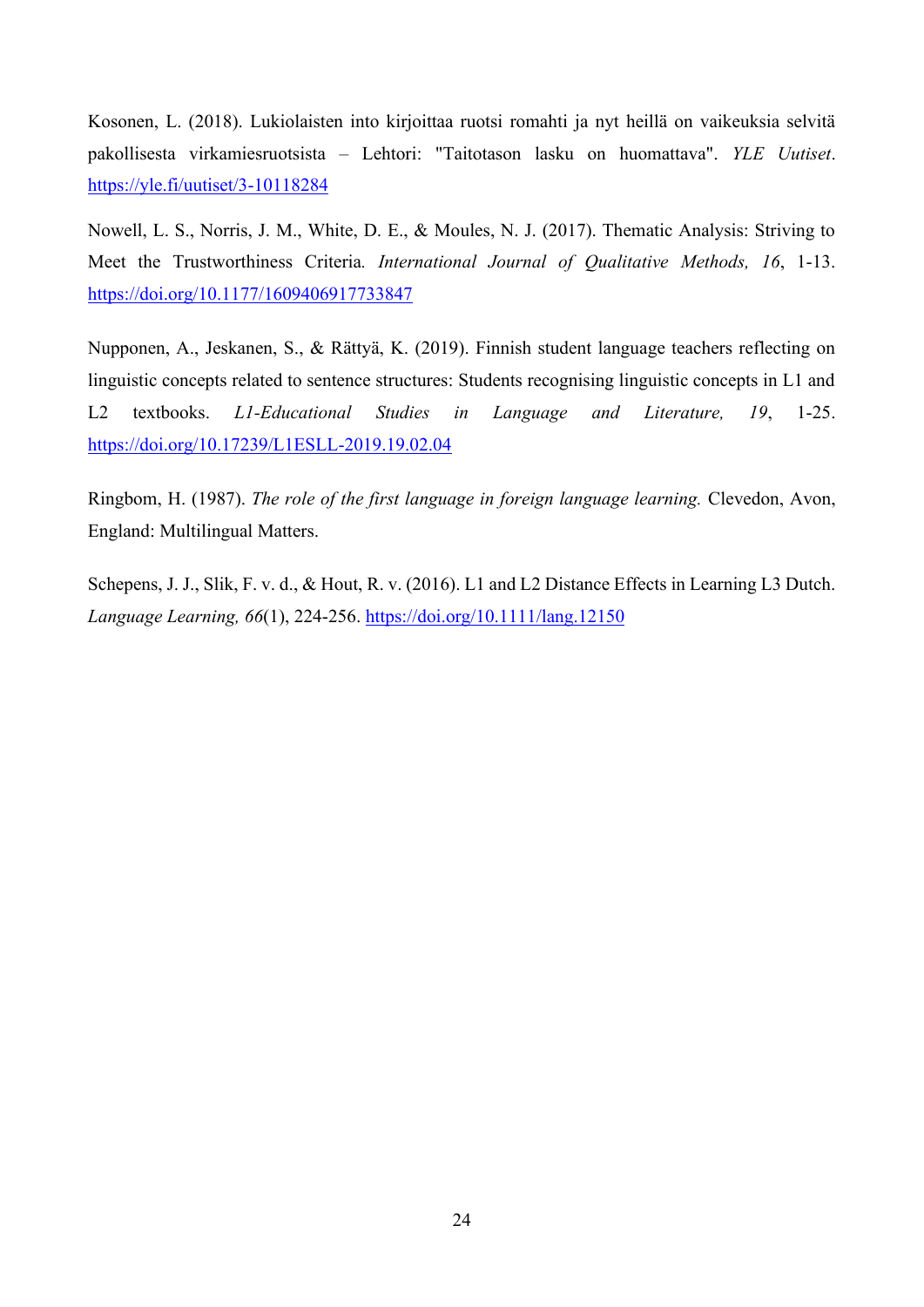# <span id="page-28-0"></span>Appendix A: Interview form in Finnish and English

## **Osio 1: Yleisiä kysymyksiä kieltenopiskelusta**

1. Mitä vieraita kieliä olet opiskellut, ja mitä niistä opiskelet tällä hetkellä?

2. Mikä opiskelemistasi kielistä on sinulle helpoin/vaikein? Miksi?

3. Onko opiskelustrategioillasi eroja kielten välillä? Opitko esimerkiksi englantia eri tavalla kuin ruotsia?

## **Osio 2: Käännöstehtävät**

## **Osio 3: Tarkentavia kysymyksiä kieltenopiskelusta**

- 1. Minkälaisia yhtäläisyyksiä ruotsin ja englannin välillä on? Voit miettiä esimerkiksi kielten lauseoppia, muoto-oppia tai sanastoa.
- 2. Entä minkälaisia eroja niiden välillä on?
- 3. Koetko, että englanti ja ruotsi ovat samankaltaisia kieliä? Ovatko kielet merkittävästi erilaisia suomeen verrattuna?
- 4. Muistatko ikinä vertailleesi englantia ja ruotsia keskenään tällä tavalla opintojesi aikana?
- 5. Onko kielten välisistä samankaltaisuuksista ollut ikinä hyötyä kielten opiskelussa?
- 6. Onko kielten välisistä samankaltaisuuksista ollut ikinä haittaa oppimiselle? Meneekö sinulla helposti "kielet ristiin?"
- 7. Muistatko ikinä hyödyntäneesi englannin kieltä jollain tavalla ruotsia opiskellessa?
- 8. Muistatko kieltenopettajiesi ikinä tuoneen esille englannin ja ruotsin välisiä samankaltaisuuksia opetuksessa?
	- a) Oliko siitä mielestäsi apua kielen oppimisessa?
- 9. Koetko itse, että ruotsin ja englannin välisiä samankaltaisuuksia voisi hyödyntää kieltenopetuksessa? Millä lailla?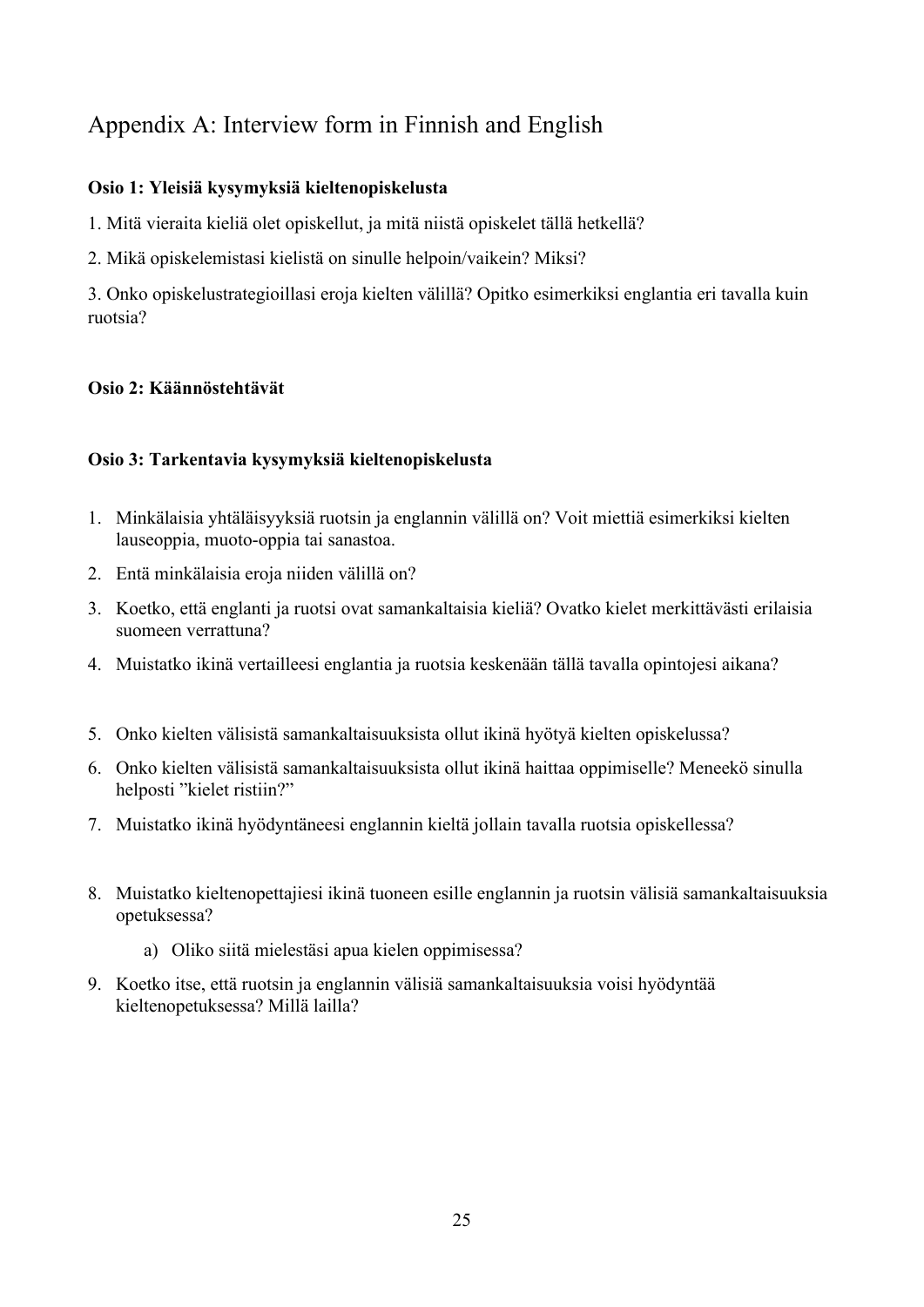## **Section 1: General question on language studies**

- 1. What foreign languages have you studied, and which of them are you currently studying?
- 2. Which of the languages that you have studied has been the easiest/hardest for you? Why?

3. Do you employ different learning strategies with different languages? For instance, do you learn English in a manner that is different from Swedish?

## **Section 2: Translation tasks**

## **Section 3: Specifying questions on language studies**

- 10. What kinds of similarities are there between Swedish and English? You may consider the syntax, lexicon or morphology of the languages
- 11. What kinds of differences are there between the languages?
- 12. Do you consider English and Swedish to be similar languages? Are they remarkably different from Finnish?
- 13. Can you recall ever comparing English and Swedish to one another in this manner during your studies?
- 14. Have cross-linguistic similarities ever assisted you in your language studies?
- 15. Have cross-linguistic similarities ever hindered your language learning? Do you easily mix the two languages?
- 16. Can you recall ever utilizing English in some manner during your Swedish studies?
- 17. Can you recall your language teachers ever mentioning the cross-linguistic similarities between English and Swedish?
	- a) Was it helpful for learning?
- 18. Do you think that the similarities between Swedish and English could be utilized somehow in language education? How?